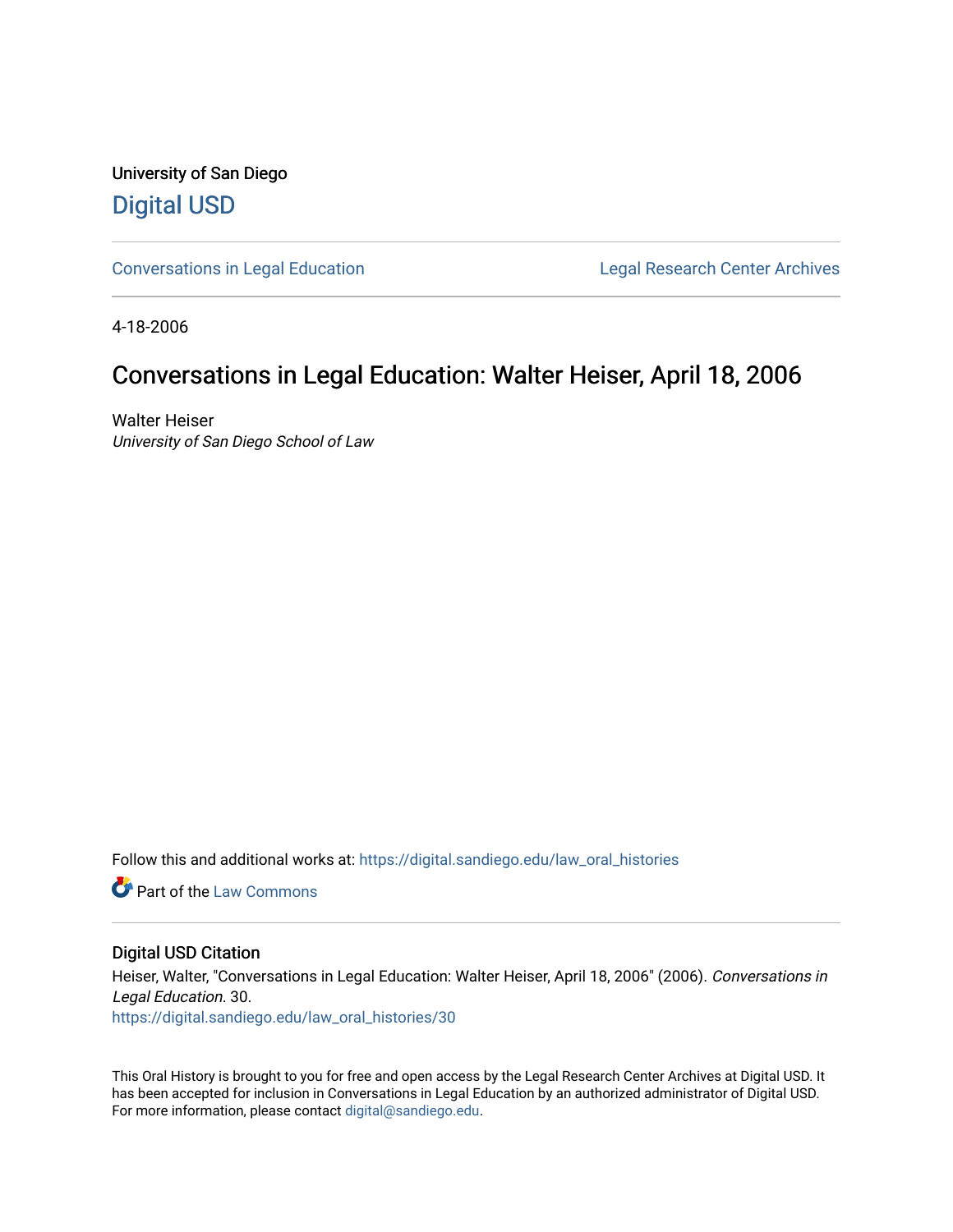

# CONVERSATIONS IN LEGAL EDUCATION:

ORAL HISTORIES OF THE FIRST HALF-CENTURY OF THE UNIVERSITY OF SAN DIEGO SCHOOL OF LAW

Narrator: Professor Walter Heiser Interviewer: Ruth Levor Recorder: Ruth Levor Date: April 18, 2006 Accession No.:OH-LRC-Heiser-4A TAPE 4A: SIDE a

j

RL: This is an interview of Professor Walter Heiser for the project: Conversations in Legal Education: Oral Histories of the First Half-Century of the University of San Diego School of Law. The interview is being conducted by Ruth Levor in Professor Heiser's office in the School of Law on April eighteenth, two thousand and six. This is the fourth session of this set of interviews. Tapes and transcripts of this interview will be archived at the University of San Diego's Copley Library.

Well, we spent a good deal of time talking about the beginnings of the clinic program as well as some of your administrative responsibilities here at the law school. I wanted to go back to the clinic program for a bit. I know you have not been involved in that program for probably more than ten years now, but I know you're also observing what goes on. I'm just wondering if there are any glaring changes that you have observed between then and now.

WH: Probably the most glaring change is that eventually as a result of a long process, the faculty decided to adopt a form of clinical tenure for clinicians. Now, the vast majority of clinicians that are full time on the faculty are actually tenured, so they have some security, and therefore, they can stay around as long as they want pretty much.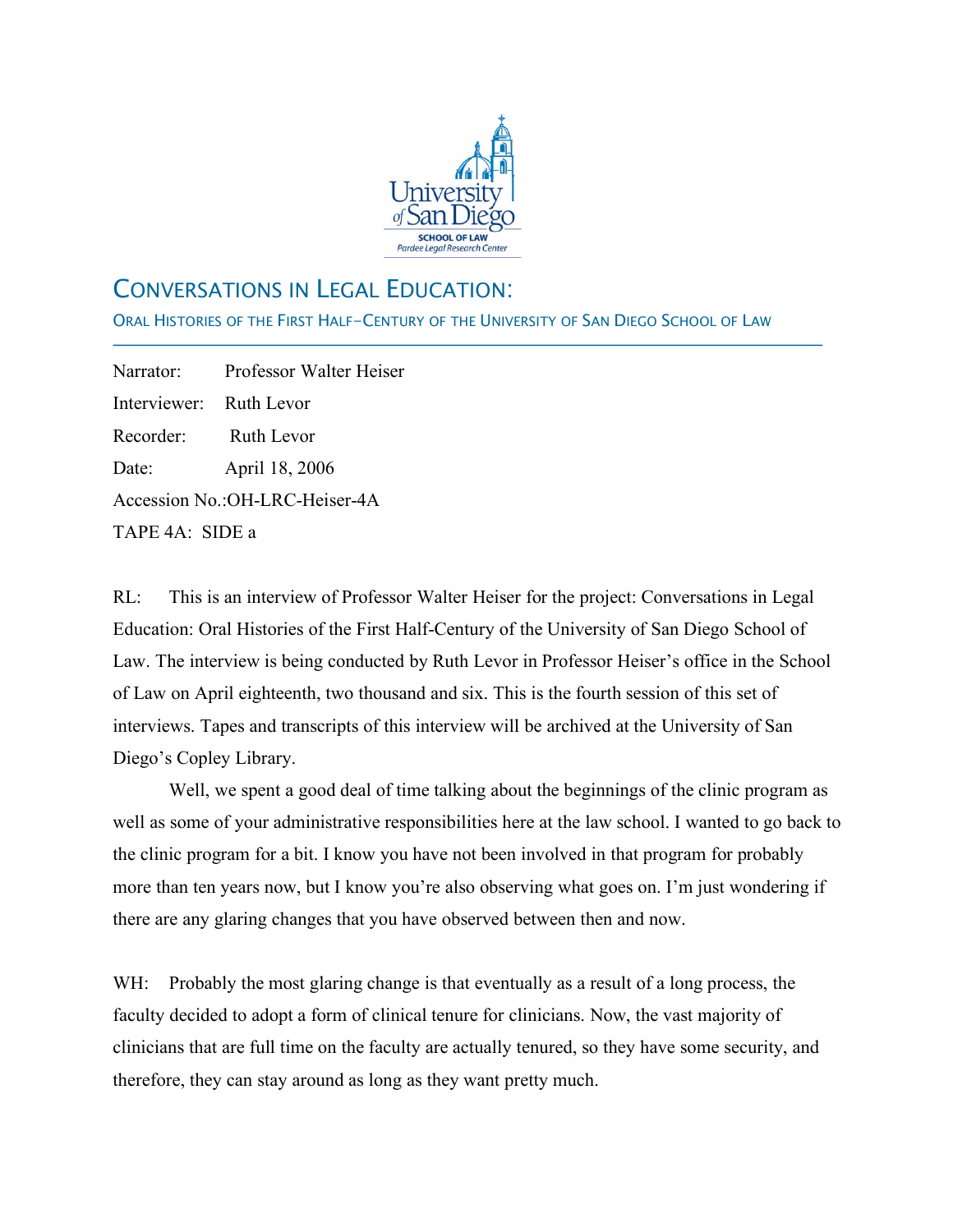It's a different mindset, I think, on the part of the professors now than there was when I first came here. They're not worried about what's going to happen to their job at the end of their term of years. They also have a lot more freedom, I think, or perceive a lot more freedom to be creative about the kinds of courses they offer and things of that nature. I think as a result of clinicians now being tenured, we do see a lot more creativity in how the clinics are structured, what subject matters the clinical offerings might focus on, so on and so forth. Again, things that, for whatever reason, just weren't happening when I first came here.

RL: You see that mostly as positive?

WH: Yes, mostly as positive, yes.

RL: As far as the students were concerned, are concerned, how serious did you find them to be about their clinic responsibilities?

WH: Oh, I think ninety-nine percent of them were very serious about it, spent many, many more hours on their clinical work than were either expected of them or than the school would expect, either in terms of the credit allocation, because they were so interested and so committed to what they were doing. Ninety-nine percent of them wanted to do a good job and perform well, they were dealing with actual clients, to help their clients. They were very committed.

RL: Were they in this setting particularly competitive with one another?

WH: Not that I'm aware of. I mean, in part because of how they were graded in the actual client clinics or even the simulation courses. The vast majority of those are pass/fail. There wasn't any need to compete for grades as such. Otherwise, what they were doing, in terms of working on cases or doing simulations, for the large part was meant to be cooperative as opposed to competitive.

The only exception to that would be in the simulation courses, the trial practice simulation courses. The very nature of what they're doing, litigating something, brings out the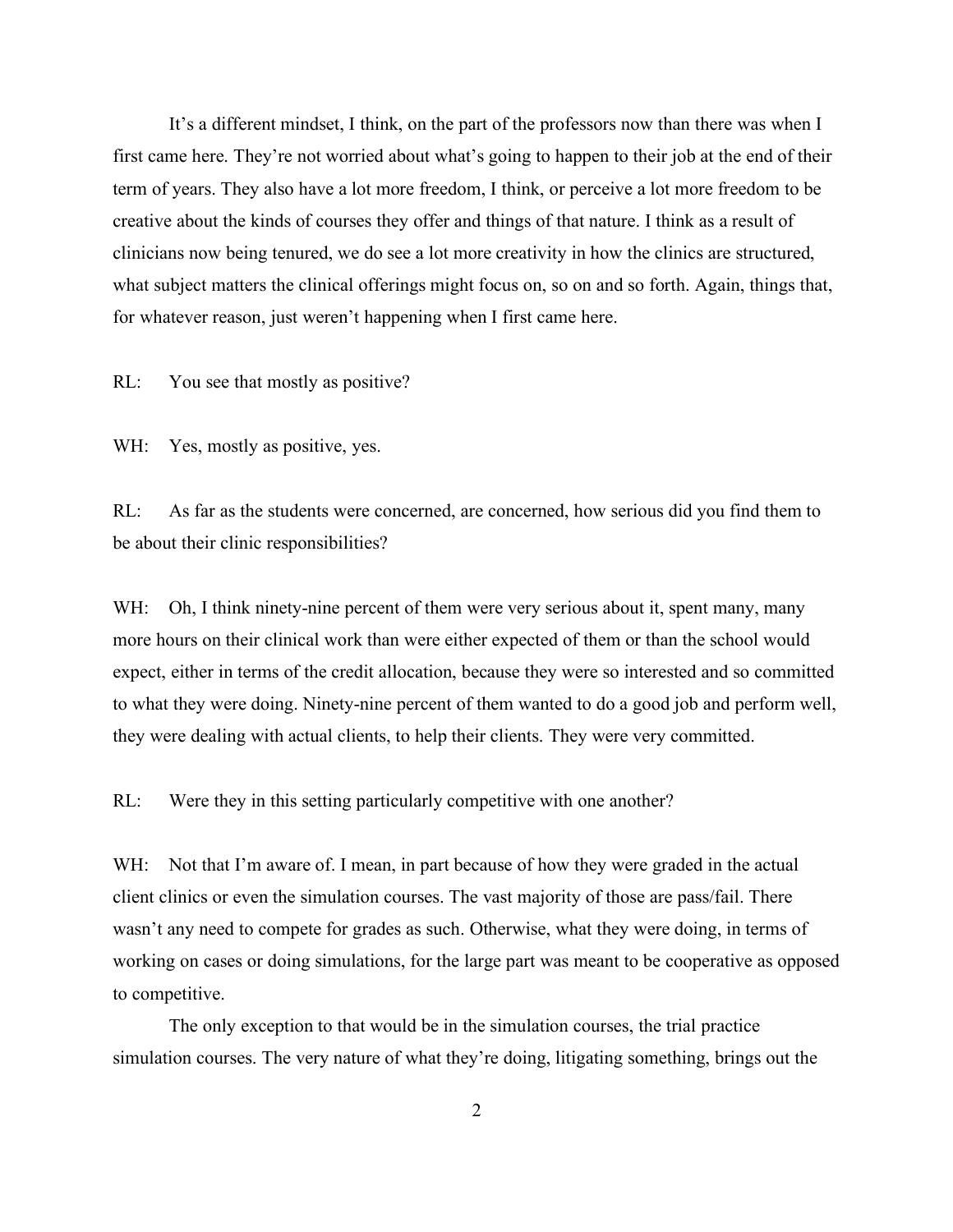competitive spirit. One of the trial practice, the advanced trial practice course, used to be graded on our regular grading scale, so the combination of putting them in a mock situation which is designed to be adversarial and competitive, and then on top of that, grading them, that course in particular, the students were very competitive.

RL: And you were required to use the curve?

WH: Yes, for that course, although because that course was a small course, and the grade was not based on a written exam, even under the old grading system, the curve was much more flexible for that kind of course.

RL: You might like to reflect a little bit for us on your experiences with grading curve at USD School of Law over your tenure here. What's been your observation and experience about the grading curve in general?

WH: In general? I mean, not just the clinical courses?

RL: Right.

WH: I personally, for large courses, particularly for required courses, I personally never had any difficulty with applying the grading curve in what I thought was a fair and rational way. It just always seemed to work out just fine. Even for first-year courses, when I was required to give a certain number of Ds and so on and so forth, it just seemed like there were hardly any times when I thought that the curve was forcing me to give a grade that wasn't generally speaking reflective of the student's work

In the upper class courses, elective courses, that are smaller, and therefore the students who select a particular course may not represent then a cross-section of academic abilities, the curve there made less sense, and I like most professors would complain and try to get around it by getting waivers from the associate dean and so on and so forth.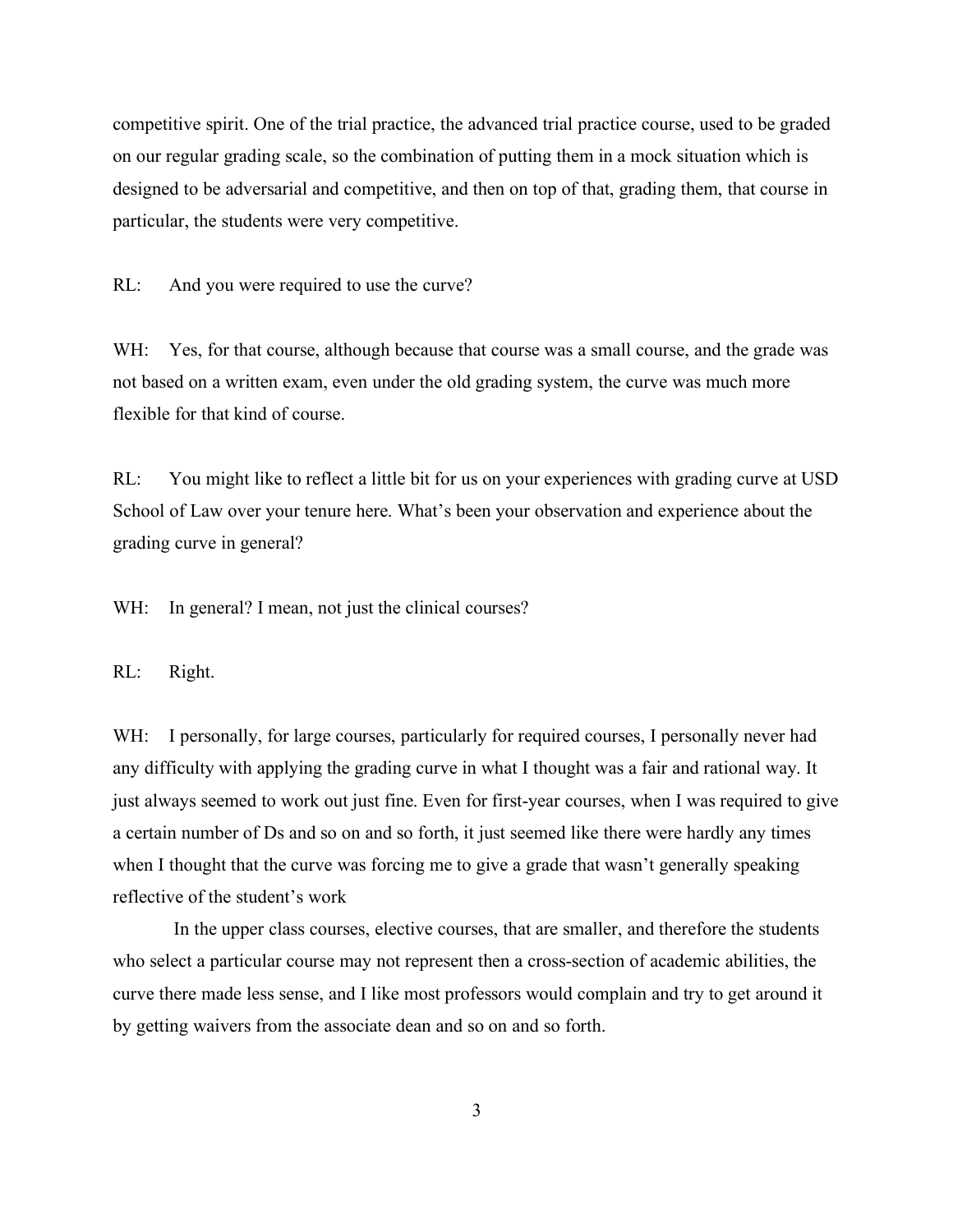RL: With how much success?

WH: Sometimes. I mean, you know, not every time. Not every small class merits a waiver, but the ones where I thought, you have a class of twenty students, and let's say fifteen of them are doing really terrific work, you don't want to have to apply a curve that's going to make one-third of your students get a C or below or something of that nature. If you can make a good case, explain why this class is particularly good, usually there was some flexibility that you could have with elective courses. The required courses, which all tend to be big courses anyway, there was not any flexibility.

RL: When you were associate dean, were you in the position of making those decisions?

WH: Yes, now that I think about it. I try to block that out of my mind.

### RL: I don't blame you.

On another topic, in the fall of 2004, the freshman class of law students included fortyfour percent women and twenty-seven percent minorities. How does that compare with your observations, not maybe the actuality, but what you saw when you first came here, in terms of diversity?

WH: When I first came here in '78, my impression was, I think still is, that there were very few, a lower percentage of minority students. With regard to women, by 1978, I don't remember that being significantly different than it is today. It may well be, but it didn't seem like it was significantly different. There seemed to be roughly the same percentage that there is now, perhaps a little bit lower percentage. Minority students there definitely was a lower percentage.

RL: Do you think that had any effect on the clinic programs, on advising clients from the community?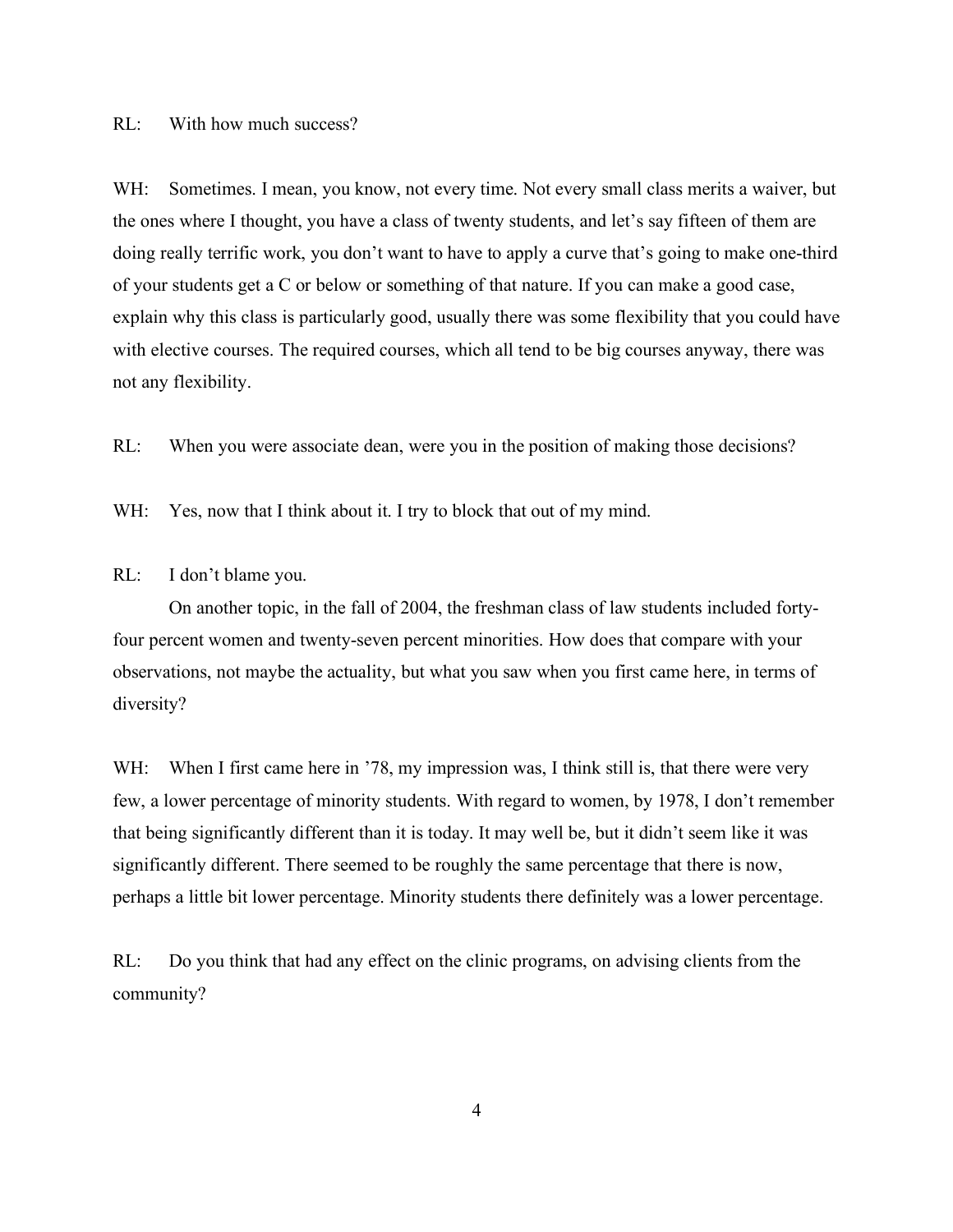WH: It probably did in some of the clinics. The demographics are such that if you have an immigration law clinic in San Diego, then the chances are that nearly all your clients are going to be from, if not from Mexico, then from Latin America or South America, and it definitely helped to have students that were, if not minority students, at least were Spanish-speaking students, so that made a difference.

To a lesser extent, that was true of the other clinics, where we were, at least in terms of the interviewing and counseling, but at least from what I observed, I never really noticed any difference in how clients related to students based on whatever factors might make the client and the student identify with each other. I just never saw any difference in how that played out. It could be there, but I just didn't observe it.

RL: You came to USD in '78. I don't know if I can remember the answer to this either, but do you remember what the political climate was like and how that translated on campus, if at all?

WH: Political in general, you mean?

RL: Yeah.

WH: Not really. I remember that coming from the east coast before coming out here that in general this community was a lot less liberal, much more conservative politically, the southern California community and San Diego in particular. I don't remember what was going on. I don't even remember who was president at that time and what was going on nationally.

I think at that time Jerry Brown was governor, although I'm not even sure of that anymore, so there was a Democrat, I think, in the state office of governor, but generally speaking, it struck me as being pretty conservative, and that I do think was reflected in our students, I think. I think law schools in general tend to attract a more conservative element of the student body, undergraduate student body, but I think that particularly at USD School of Law, when I first came here, predominantly, the students were all conservative in most of the things that we would measure being conservative versus being liberal in a political sense.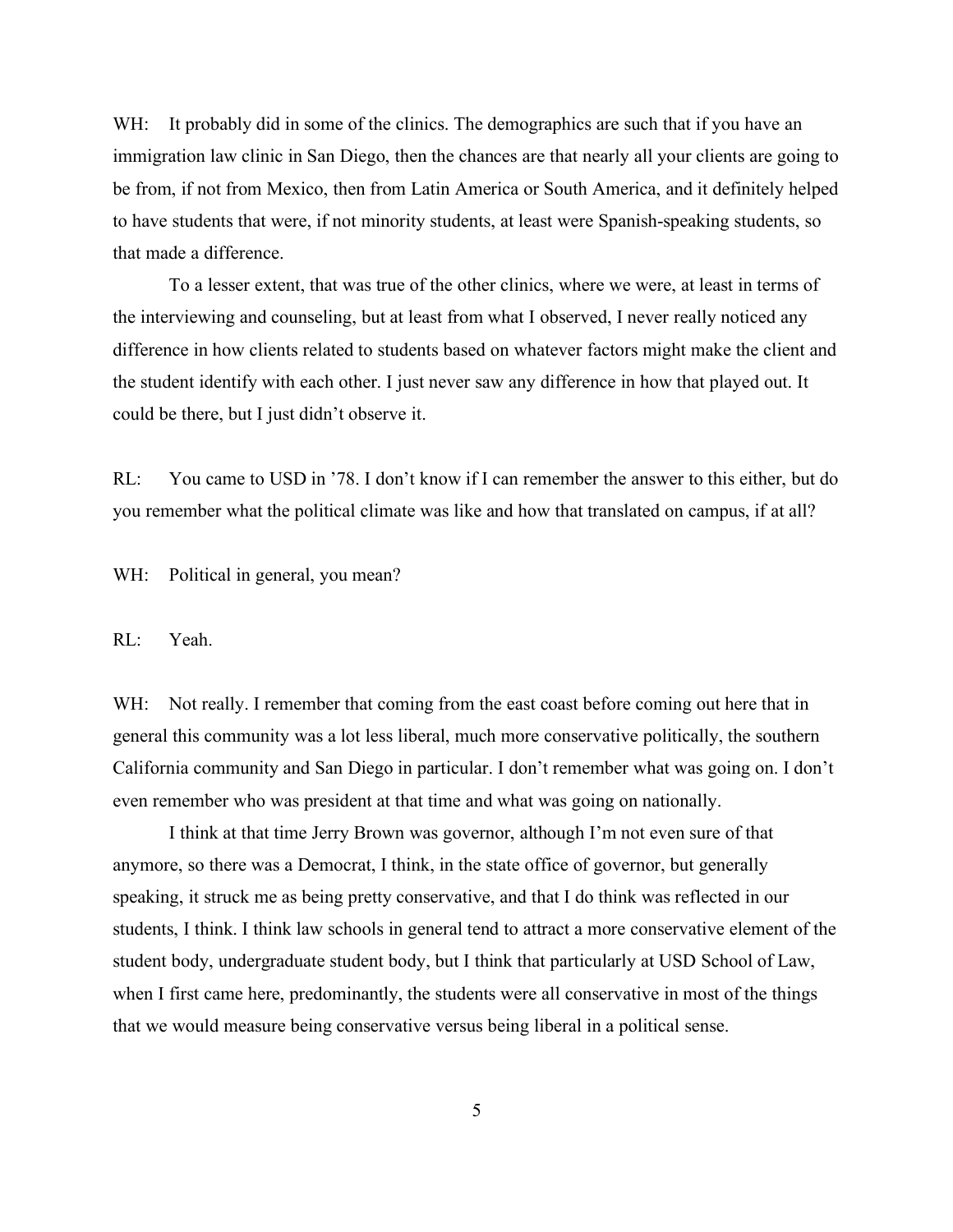RL: Do you have any sense that the students who came to the clinic were the more liberal end of the spectrum?

WH: I think that probably that's true. I know that's true with regard to certain clinics, like the criminal defense clinic definitely attracted students that you would consider to be politically liberal. To a lesser extent, that was true of the civil clinics, but I think overall it is fair to say that, well, I don't know. It's hard to say. If anybody asked all the students in the clinic what their political views were, at least the ones that I came in contact with, because I got to know them through supervision, whatever else, most of them seemed to be more liberal than the general population of students.

RL: I think we may have talked off-tape, I'm not sure if we did on-tape, about some of the people who worked in the clinic who are no longer here. The name Rod Jones comes to mind. Just because I'm not sure whether we put that on tape or not, would you just talk a little bit about him, about those people.

WH: Well, as I say, I think we did, we may have gotten that on tape, but I think I had trouble remembering all the people, but I can remember most of them, if not all of them. Rod Jones was one. Do you want me to talk about each person a little bit?

RL: Any memories that you might have about them.

WH: He was just a very enthusiastic, very smart but very enthusiastic person who had a real mischievous side to his personality, but he really liked working with students. He really liked working in the actual client clinics, where he could get to know students and handle cases with them. He much preferred that than teaching in larger classes.

He was tenured when I came here, and he was tenured in a general tenure slot, so that he could teach anything he wanted. It didn't have to be clinical stuff, but he so enjoyed working with students on a small student-teacher ratio that he did all his teaching in the clinics. He was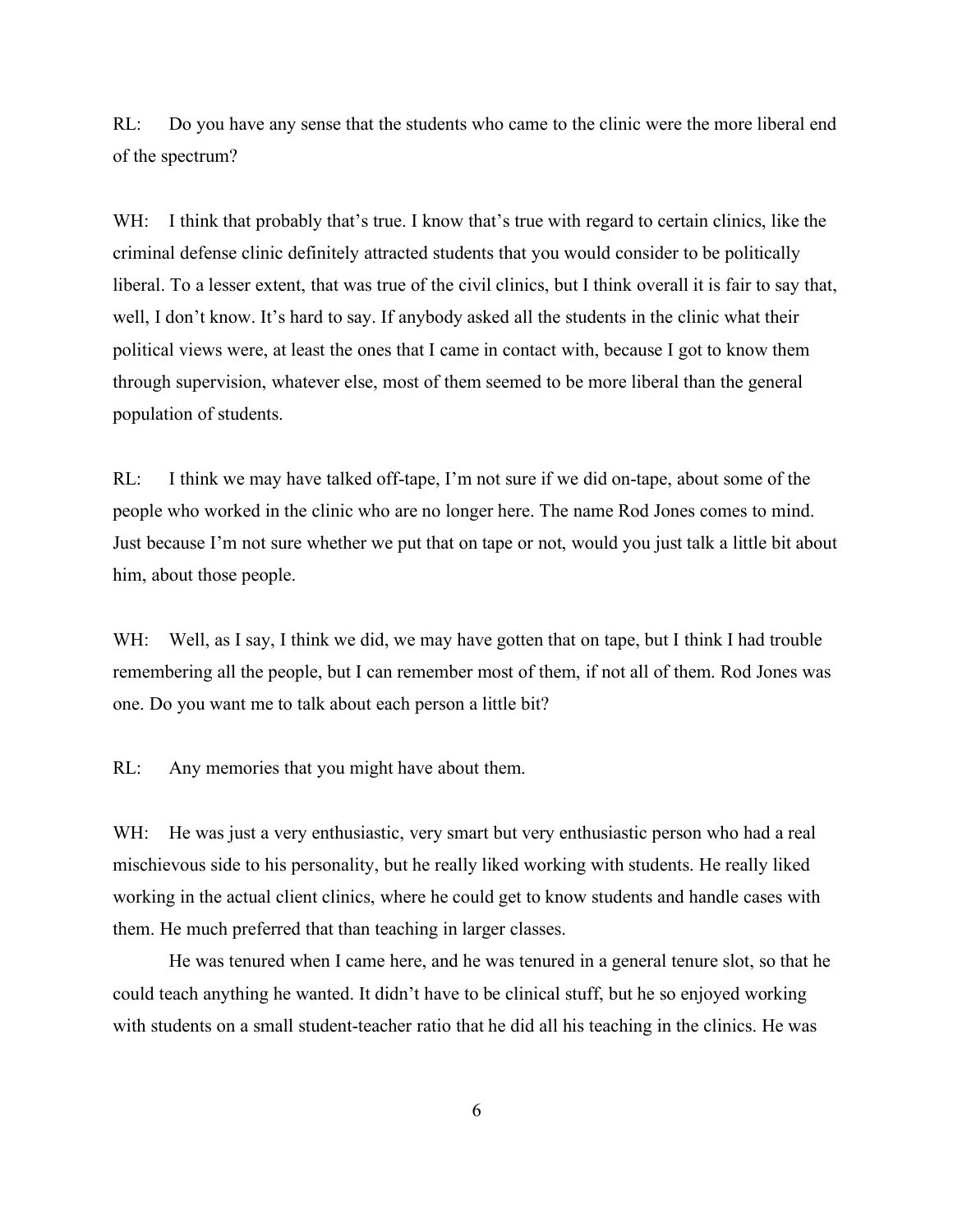just a very bright, fun-loving, energetic person who had a great sense of humor and was very mischievous.

RL: Can you remember any pranks?

WH: I can't remember any pranks that I want to put on tape. In fact, most of the ones I remember are ones I'm not sure Rod would want me to memorialize on tape.

RL: Okay, well that tells us something.

WH: All I can say is that nothing was illegal.

RL: I think we did talk some about Charlie Lynch.

WH: Charlie Lynch was the director. That was immediately before I came here. He was one of the founders of the clinic. The program here at USD, I have been told by people that were involved in this process, was actually founded by students. The demand for it came from the students. They actually put together a proposal, and they needed somebody to supervise what they were doing, and I think Charlie was the one that volunteered to do it.

Charlie, I gather, was already on the faculty, or maybe he wasn't full time on the faculty, but he was doing some work here already, so he came and he was the original director of the clinic. He really had spent many, many years in practice, so he had an intensely practical approach to clinical programs. He really emphasized the teaching of practical skills and not then the teaching of the more theoretical models about lawyering and so on and so forth. He was always very grounded in the real-life practical stuff that attorneys do and had so much experience that it was delightful to have him work with students, because he would have a different perspective than some of the people that had spent less time in practice and more time in academia who were in the clinic.

He was in the clinic for a long time until he retired and subsequently passed away.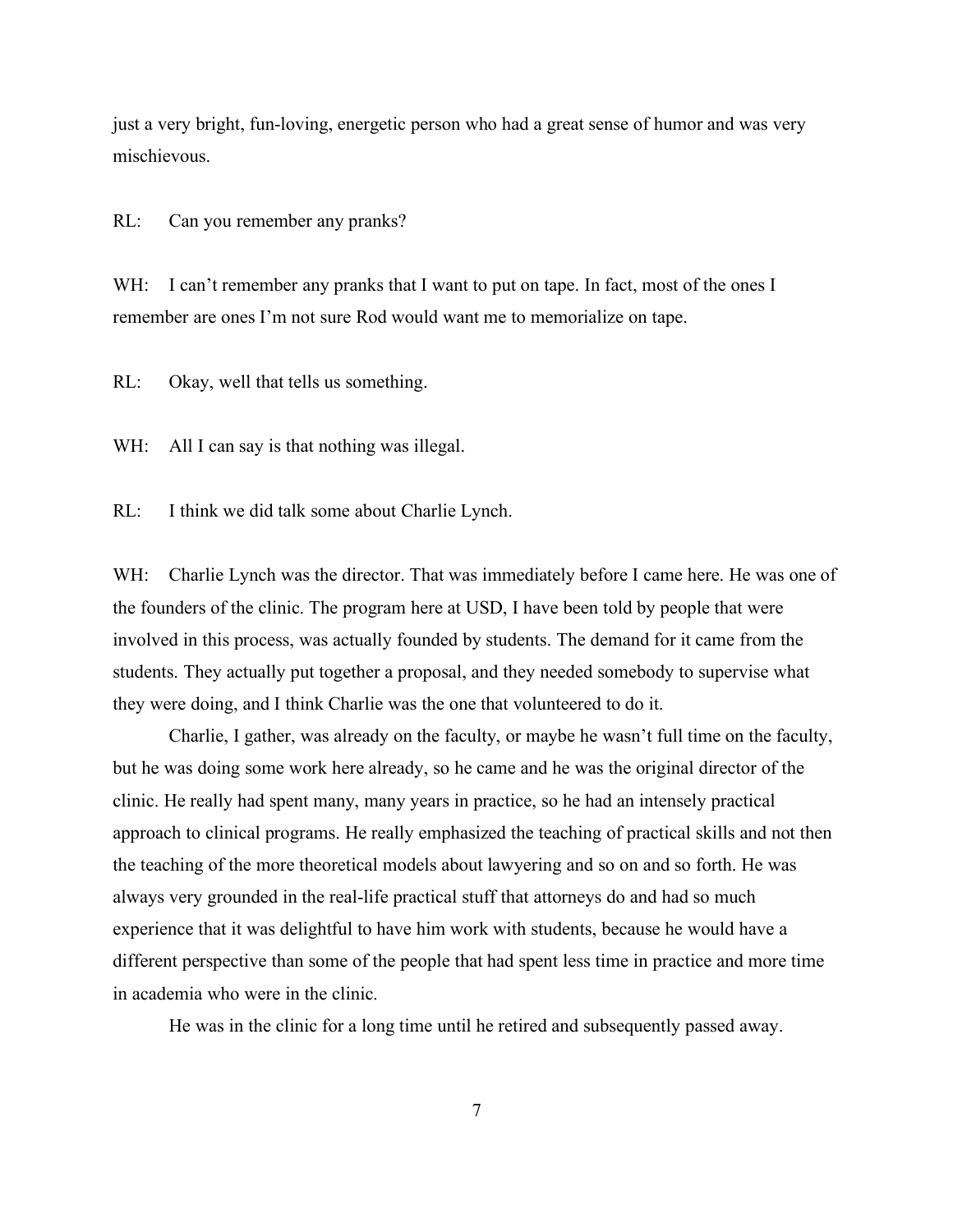The other fellow I'm not sure if I mentioned on tape or not, who came here when I first came here, in fact he was hired at the very same time, he started the very same time I did, was a fellow named Rex Perschbacher, who was hired as a clinical professor, not on the tenure track. He brought something that a lot of us lacked in clinical education. He had some experience in working with a big firm. He was a very, very bright fellow. He had done very well at, he went to law school at Boalt Hall, Berkeley, and practiced law in San Francisco for a while for one of the large firms up there. I don't remember which one it was.

So when he got into teaching, it was with a different background than a lot of the other clinical teachers. I don't know that clinical teaching was his first love, but he certainly took to it and was a terrific teacher. The students really liked him a lot. He was good in the classroom as well as dealing with supervision of students, very creative. He and I team taught a lot of things in the clinic, and I just really enjoyed working with him, because he was so creative and so smart.

He left because he wanted to be on tenure track, not on one of these year-to-year contracts. He couldn't convince the dean to do that here, so he started looking for a job. He got an offer at the University of California Davis for a tenure-track position and got tenured, became associate dean, then became dean. He's been dean up there for four or five years. Still a strong supporter of clinical education, and he's a terrific dean.

RL: Yeah, that I did have down in my notes. That you said he had become dean, but that tells us a little more about his teaching.

As you're talking, I'm wondering, I also read that the students started the idea of clinic education, and it seemed to be in terms of service to the community. The word *pro bono* was thrown in there. It seems, if you go through the old students newspapers that at some time which is not quite clear, and I don't know if you know this either, it seems like there was a divergence, that there was one track that went toward the clinical education that we're discussing here, and the other kind of fork in the road that led to the Center for Public Interest Law. I think that predated your time here. I don't know if you've heard anything about that or whether those two separated out formally?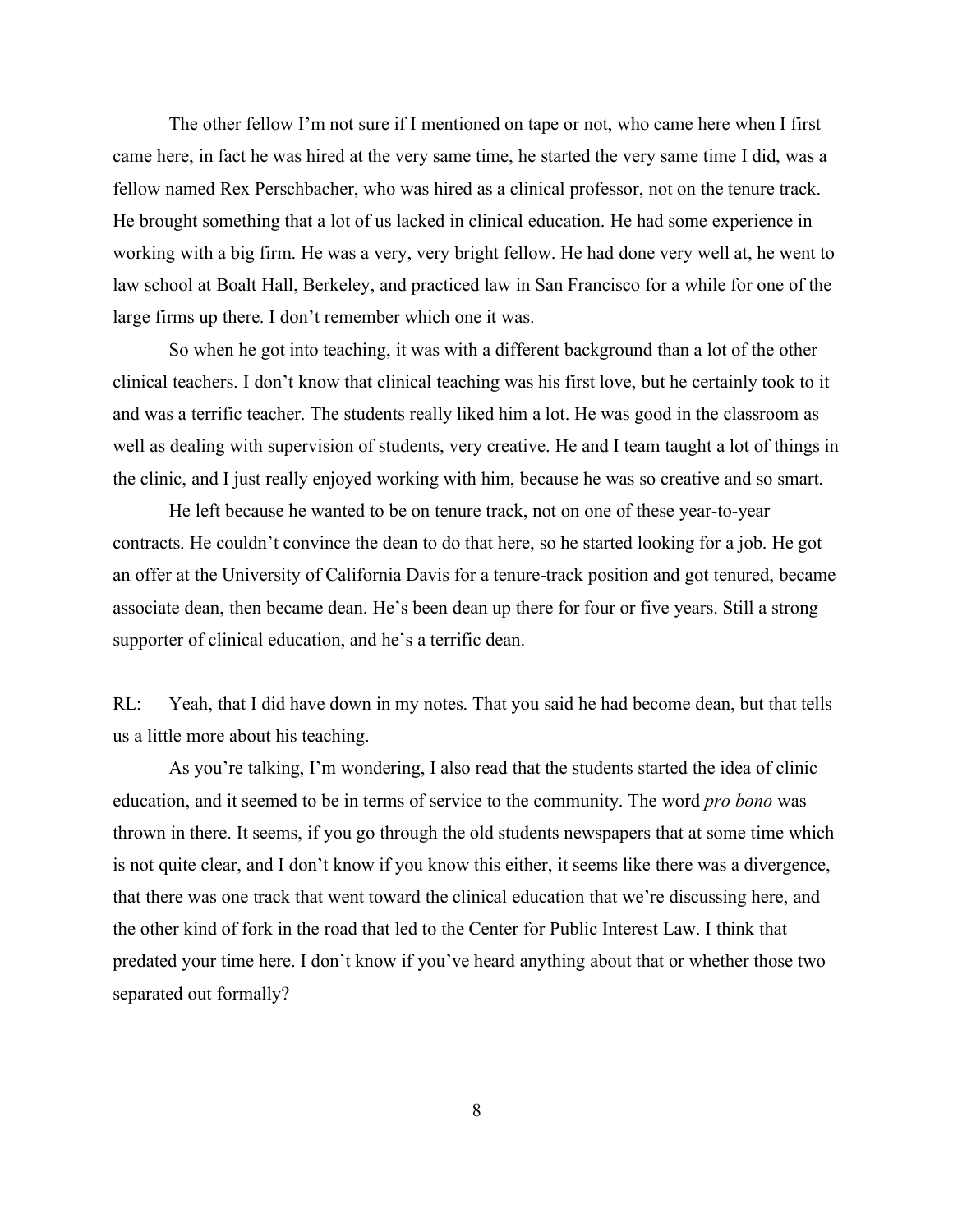WH: Well, actually the Center for Public Interest Law I think actually started up just after I got here or right around the time I got here. They did, and do, something different than the clinical programs do and did. Their emphasis was much more on public interest but at the kind of institutional level, so they would monitor what agencies do, what legislature in California does, things of that nature. To my knowledge, the public interest law center never really had what we refer to as clinics in the sense of representing clients, individual clients. I could be wrong about that, but I don't think they really ever had much of that.

So I wouldn't say there was a divergence in that respect. I think if there was a divergence in clinical education at USD, probably it was true that initially students wanted a clinical experience, less to learn about lawyering skills and more to serve the under-served in the community. I know the people that were involved in some of the setting up of the clinic, and I know that was their goal then, and it is their goal now as lawyers.

I think at some point there was a divergence in the sense that the clinical program began offering, students began taking courses that had less to do with service to clients in the community, under-privileged clients in the community, and more to do with learning good lawyering skills. The divergence then came, the divergence in terms of emphasis in the clinical program, then became whether you had actual client clinics, which actually represented individuals with real problems, low-income people, or whether you took simulation courses, which would simulate an actual case but wouldn't have real clients and all that. The simulation courses would focus on the lawyering skills, whereas what we would refer to as the live client clinics, or the actual client clinics, would focus on not just the skills but also on the doing of community service.

I think that's where the divergence took place over time, and even when I got here, that divergence was obvious. We tried to coordinate it all so that a student could do both of those things, could take simulation courses that would improve their skills in an environment that's controlled, and also offer clinical opportunities where they could represent clients, do community service, and hone their skills in an uncontrolled environment, so to speak. That's the main divergence I see in the clinical program.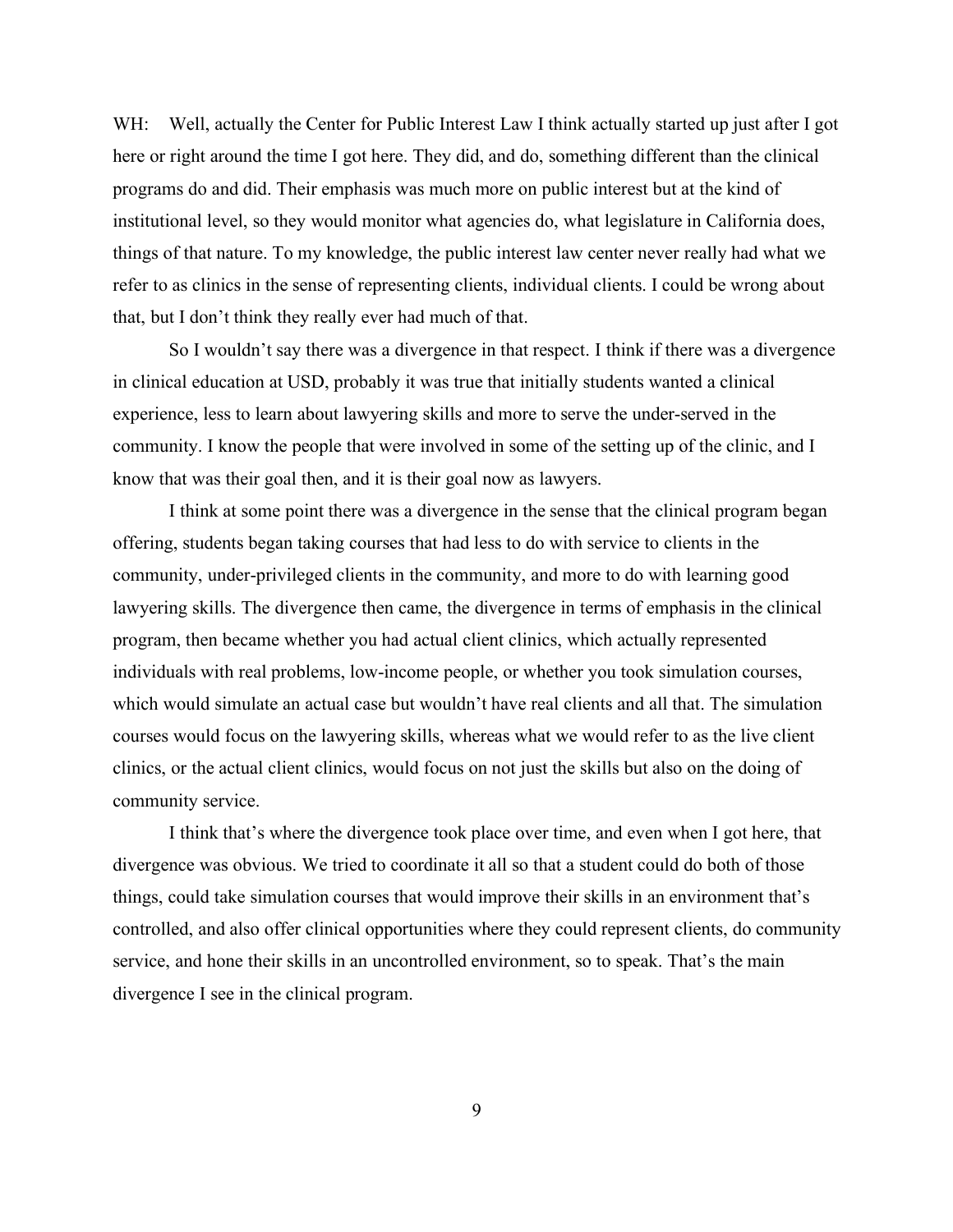RL: Was that as much some kind of actual philosophical conflict? Did conflict ever arise over one way being better than the other?

WH: Oh, yes and no. I mean there wasn't conflict. We had discussions and debates about it. People had very definite views, and what came out of those debates among the clinical faculty and even the non-clinical faculty that were interested, was that indeed the simulation courses were better at doing certain things, teaching certain skills than the live client clinics, but the live client clinics were better at teaching other skills, whether you want to call them interpersonal skills or whatever else, responsibility skills. People would advocate for which one was a better way of doing clinical education, but in fact what happened is people realized that they complemented each other, that the best package again was for students to experience both those things.

Just to give you an example, I mean, to learn the skill of interviewing and counseling a client, it's really a skill that can be taught in a simulation course really well. It's a very successful course, I think, but to really fully understand the dynamics of doing a client interview and counseling a client, you've got to actually have a client, which will bring to the table all the kind of unpredictable emotional, cultural, everything else, issues that come up when you do anything with an actual client. To me, the best of all worlds was for a student to be able to experience both kinds of courses.

RL: If you had your druthers, do you think every student ought to participate in upper-class clinical education?

WH: Oh, I think every student ought to participate in at least a basic simulation course that covers all the lawyering skills that they're likely to experience when they're out there in practice. Indeed, that view prevailed for a number of years here in what we inartfully called the Lawyering Skills II class, which took students from client interview all the way through trial, was required of all students for many years here. Now, it's not required, but I think two-thirds, three fourths of the students probably elect it. I think it was a mistake to not continue to require it.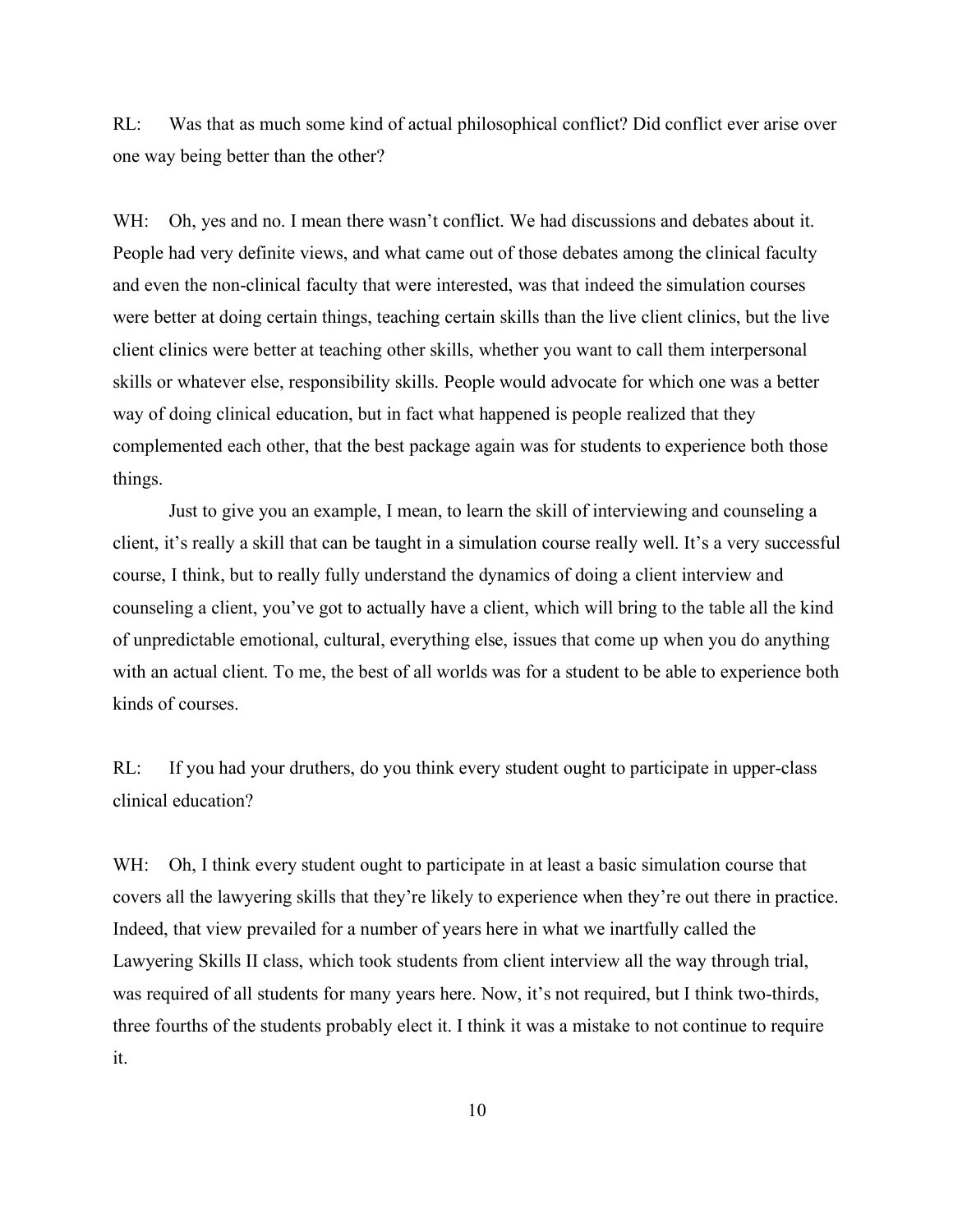RL: We've touched on the questions of faculty status and tenure. What general statement might you make about the relations between the clinic and non-clinic faculty? Is there camaraderie, or is it strained? Are they well integrated, or do they tend to go their separate ways?

WH: I'll give you an honest answer, based on my observations, I can't say that they're necessarily accurate, is that there used to be a lot of camaraderie among all faculty, including the clinic faculty and all other faculty. They used to do a lot of things together academically and socially and everything else.

That has changed over the years to not be the case so much. I think the primary reason for that is that the full time clinicians, even though they got a tenure track and ultimately tenured, the faculty decided when they created the separate clinical tenure track to not extend all the accoutrements that non-clinical tenured faculty had in areas of faculty governance and in particular didn't have the right to vote on a lot of appointment issues. I know a lot of the clinicians, as a result of that, not all of them but a number of them, thought, "Well, if they're not interested enough about my opinion to let me have a vote on things, then I just won't bother to give my opinion."

That led to simply not showing up to contribute at certain events, ant in my mind, that sort of snowballed to the point where some clinicians just felt that they weren't a part of the faculty, even though ironically, they were tenured. What's ironic about it is that back in the days when there wasn't tenure track and tenure for clinicians, there was much more camaraderie, and I don't understand that at all. I mean, I never have understood why that was back then and why it isn't now. It should have been just the opposite.

That's not true with regard to everybody. There are certainly some clinicians that are as involved in everything in the law school as they were before, but it's true as to some. It's sad, unfortunate.

RL: Probably for both sides.

WH: Both sides miss out.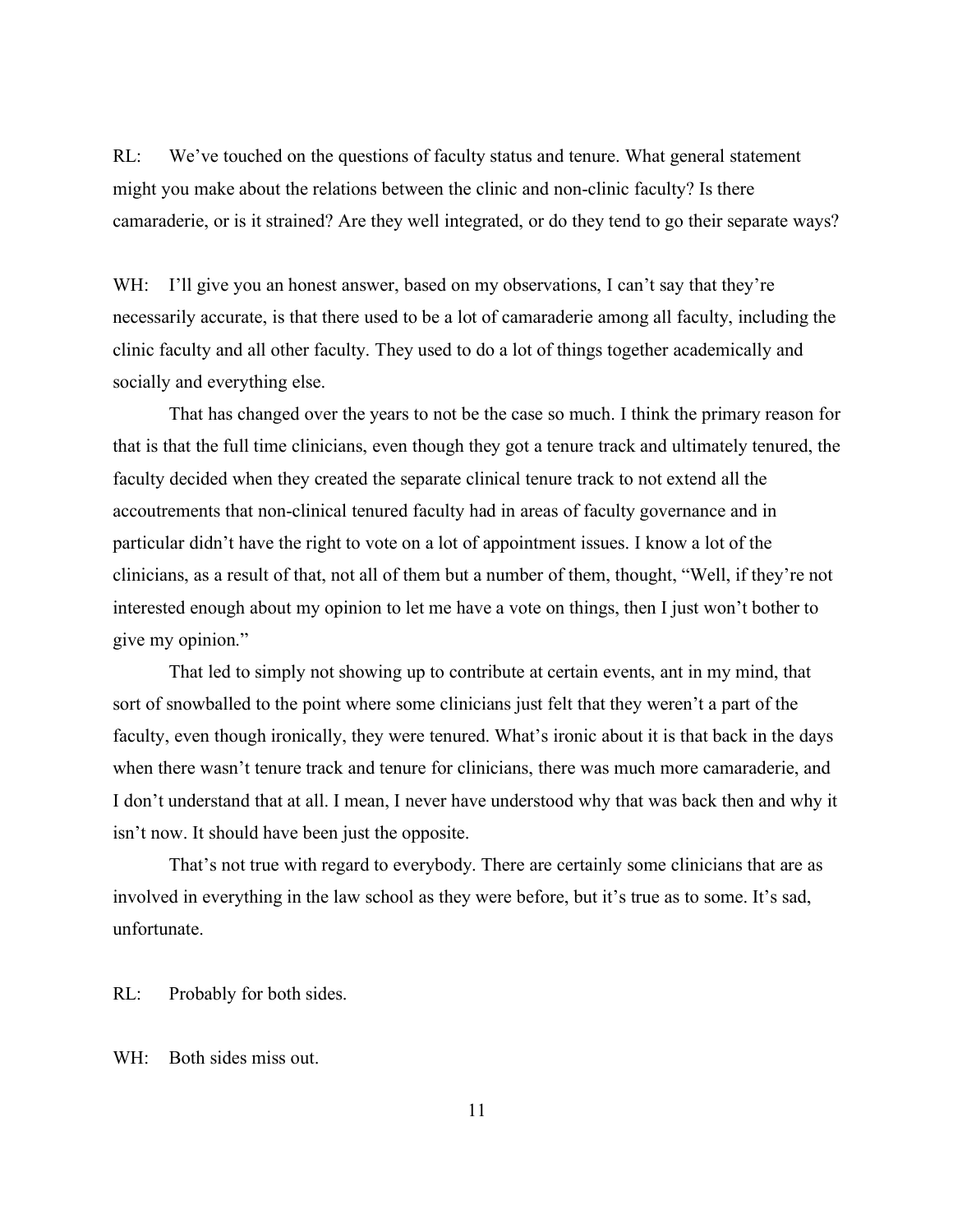### RL: I think they do too.

I wanted to switch gears a little bit and ask about support staff and what people you've had contact with over the years, names and memories that you might have. What type of support staff there was when you came to the clinic and . . .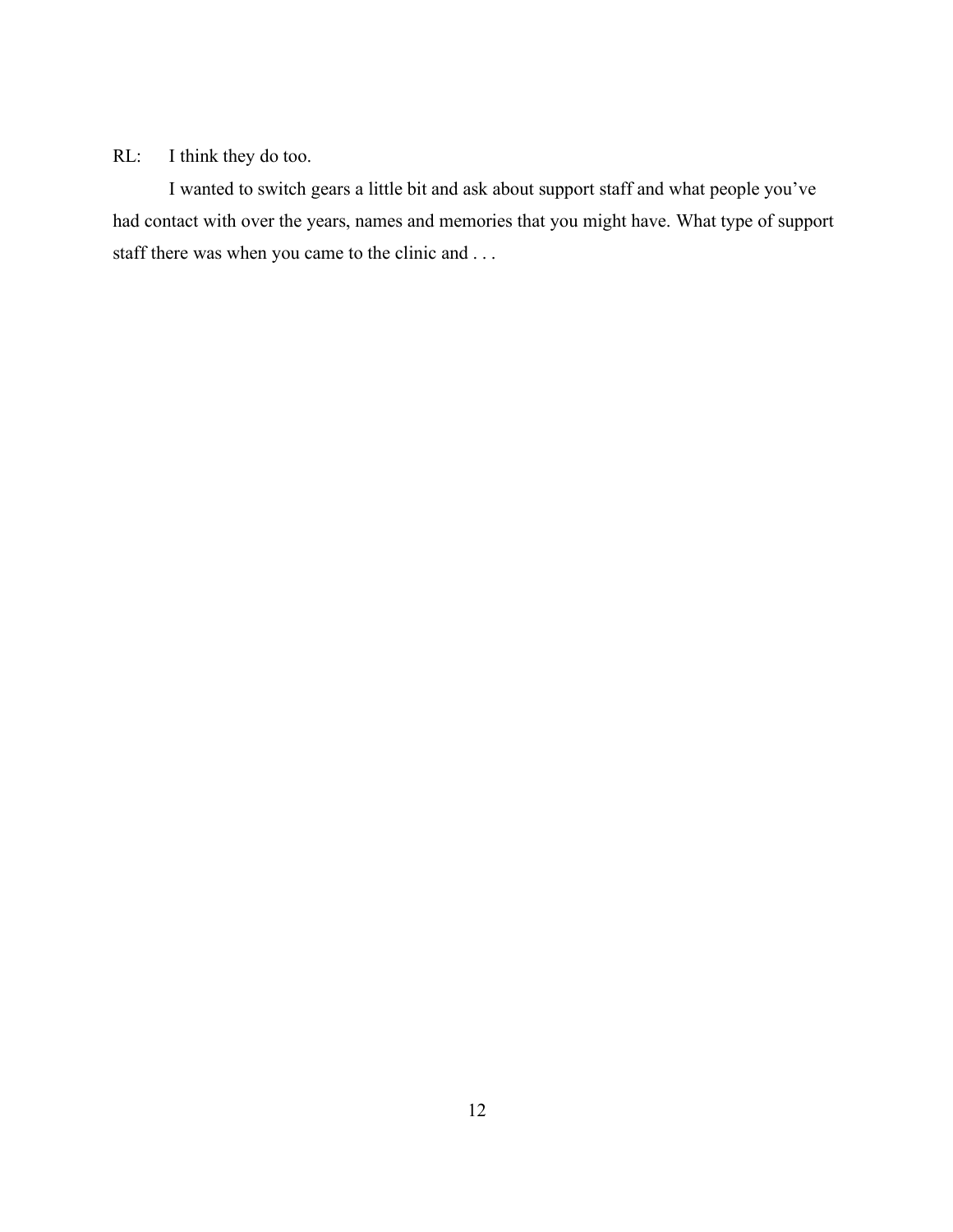

## CONVERSATIONS IN LEGAL EDUCATION:

ORAL HISTORIES OF THE FIRST HALF-CENTURY OF THE UNIVERSITY OF SAN DIEGO SCHOOL OF LAW

Narrator: Professor Walter Heiser Interviewer: Ruth Levor Recorder: Ruth Levor Date: April 18, 2006 Accession No.:OH-LRC-Heiser-4A TAPE 4A: SIDE b

j

WH: I do remember the support staff, and they were an integral part of the clinic, in part because they were the ones that always had contact with the students on a regular basis. The faculty weren't always around. Either they were in class, or they were off to court with a student, so the support staff were the ones that see the students. In fact, we would give the support staff certain authority with respect to making sure the students were checking in, so on and so forth.

When I first got here, there were two people. They both did secretarial work, although the more senior of the two also did clerical work and kept track of the case files and everything else and was the one the students checked in with on a daily basis. The more senior one was Nayda . . . what was Nayda's last name? I can't remember her last name sadly, and she had been there several years before I got here.

The other woman was Lucille Stevens, who had been there for a shorter period of time. They both had different personalities. Both were very delightful people that we all became close with. All the faculty became close to them, and the students certainly did. I think sometimes they were more popular with the students than the faculty.

RL: The joys of not having to give grades!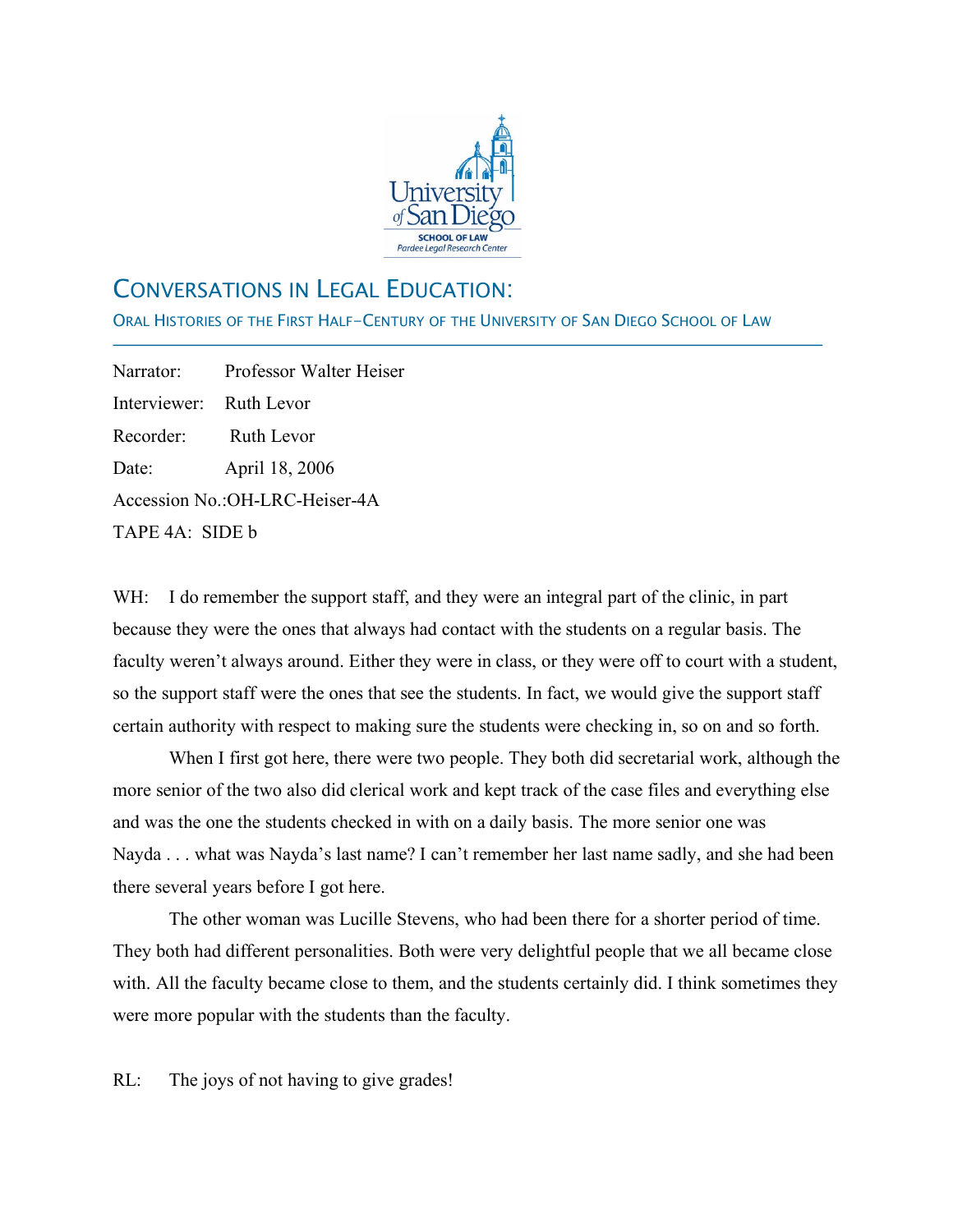### WH: Right, exactly!

After I came here, they both stayed here for a while. Nayda retired first, and I did keep in touch with her. She would drop by occasionally, and I would see her. Then, Lucille stayed on for many years after I first came here, and I still see her today. She retired, but she'll stop by the school, and I'll have lunch with her. Both were just delightful people.

They had their quirks. Nayda was very fond of organ music, you know, the kind of organ music that you might hear on the Lawrence Welk show, and she played the organ. I never went to her house, but apparently, students that did said that she had one room that was just taken over by a gigantic organ and all the music and everything else. She would record tapes of herself playing the organ and then bring them in and play them back during the work day. I mean, she was good, but you know there's a limit to how much Lawrence Welk music you can listen to.

RL: What did Lucille have to say about that?

WH: Lucille didn't like it.

RL: Were they in the same room?

WH: They were in the same room, very same area. It was like a reception area outside of all the faculty offices and everything in the clinic. So I'd get these complaints from Lucille saying she couldn't stand to hear another tape of, you know, whatever it was.

RL: Zippadee-doodah!

WH: Something like that, exactly, or polly-wolly-doodle or something, I don't know. That was one of the most difficult things as clinic director I ever had to work out.

RL: How did you work it out?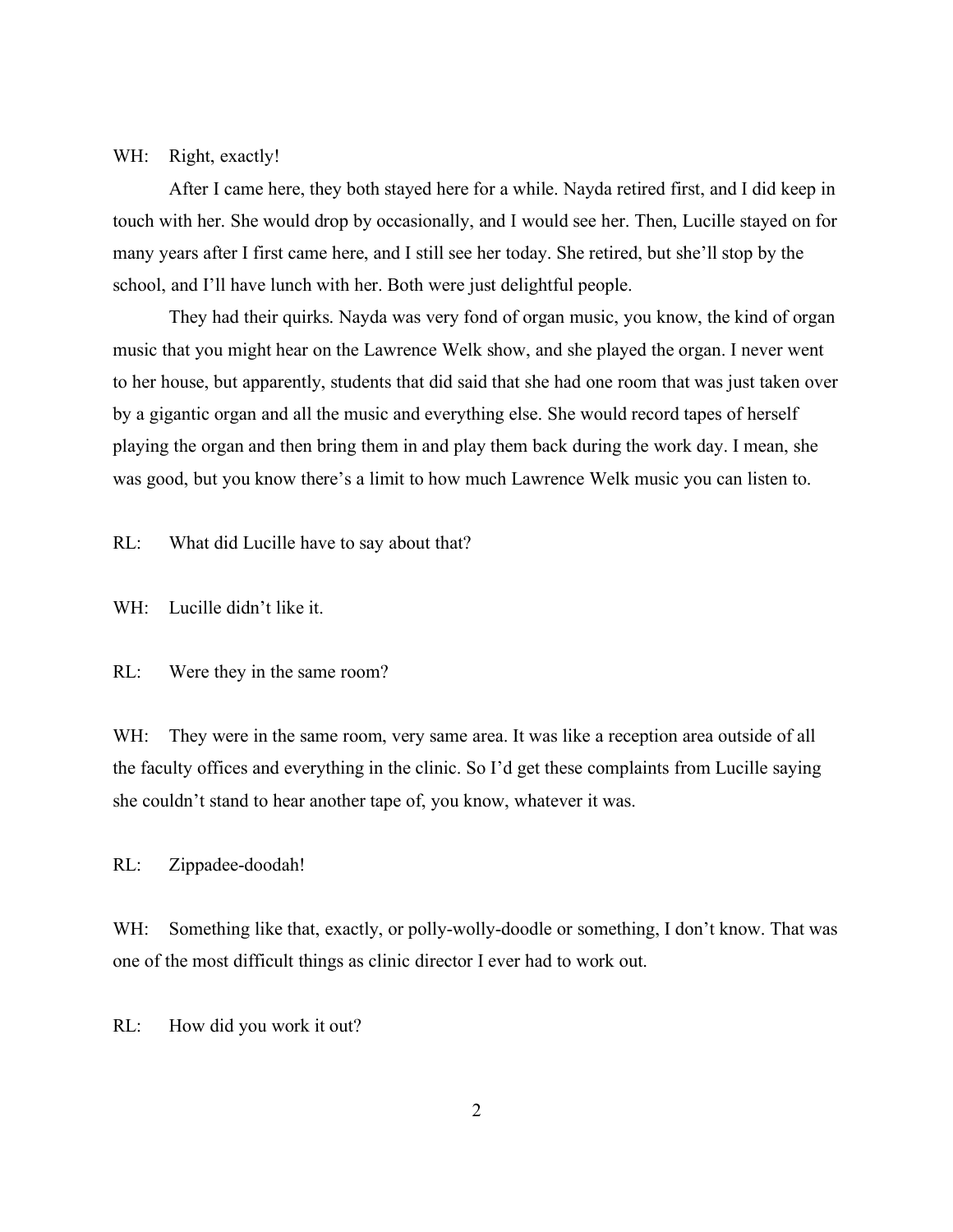WH: One option was to have no music at all, which I think would have made some people happy too. It wasn't played loudly. It was background music. But Lucille actually played violin or cello at the USD orchestra, so she liked classical music. So the deal was struck that on certain days, she could play tapes of classical music, and other days, Nayda could play her organ music.

RL: Could you hear their music in your office?

WH: Not with the door closed.

RL: So you could at least shut it out.

WH: I could shut it out, yeah.

RL: Oh, that's funny.

WH: They were there when I first got here, and then Nayda retired before I stopped being clinical director, and we were able to get, because that job was so important to students and to doing sort of office clerical work, since we were running a law office with actual clients, we were able to convince the dean to give us a bit more money to hire someone who was really experienced as a legal secretary.

We hired a woman names, I'm pretty sure her name was June Flowers. She was a very nice person, but she was a terrific legal secretary. I mean legal secretaries, if they're trained properly, can handle a lot of basic stuff for a law firm, even things that maybe they shouldn't do, like filling out certain forms, legal forms, they could do that. June certainly had that kind of competence and was a nice person, pleasant person to work with.

Sadly, she was so competent that she got hired away by a private firm. I think one of the students went into practice in a large firm and they were looking for a legal secretary, and the exstudent recommended June. June took the job and got paid twice as much at least as here. She didn't stay around too long.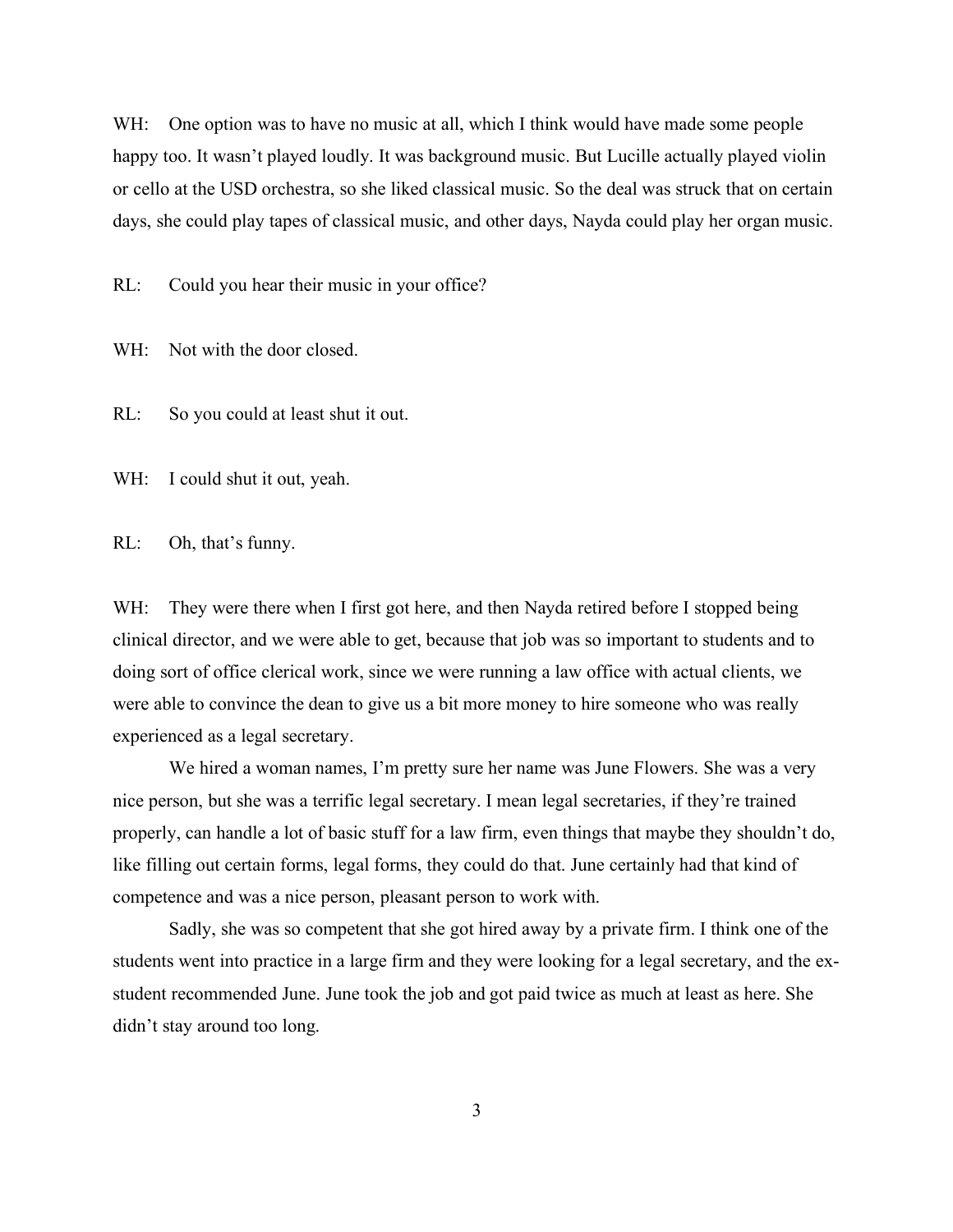Roughly about that time, I stopped being the clinic director, so I had less contact with the people that came in afterwards.

RL: What about in the dean's office, support staff in the dean's office when you were associate dean?

WH: I hired Ina Levy as my secretary. There were three secretaries in the dean's area. One was Sharon Coleman. I don't remember who the other one was when I got there. They were both secretaries to the dean, and then I hired Ina as my secretary and receptionist for the people that came in to see me. That turned out to be a wonderful relationship. I enjoyed working with her. Stayed friendly, she stayed at the law school until recently. I stayed friendly with her all throughout her time here. She just retired a year or two ago.

RL: I think last year, yes.

WH: She was very well educated. She had a master's in something, you know, useless like French history or something of that nature, but she was very well educated in very good schools back in Saint Louis, where I had worked before I went off to Boston, so we had a lot of connection about Saint Louis. We actually even, you know, six degrees of separation, we actually even knew of the same people in Saint Louis, so we were friends as well as colleagues. She was very bright. She was able to deal with students, I think, in a way that was very helpful to me, because Ina was able to understand academic rules and policy and everything else and even answer some of the questions that students had without having to come see me.

RL: Do you know anything about Ina's family?

WH: I know a lot about Ina's family. Again, I'm not sure how much I want to tell about it, because . . .

RL: I never knew if she had children.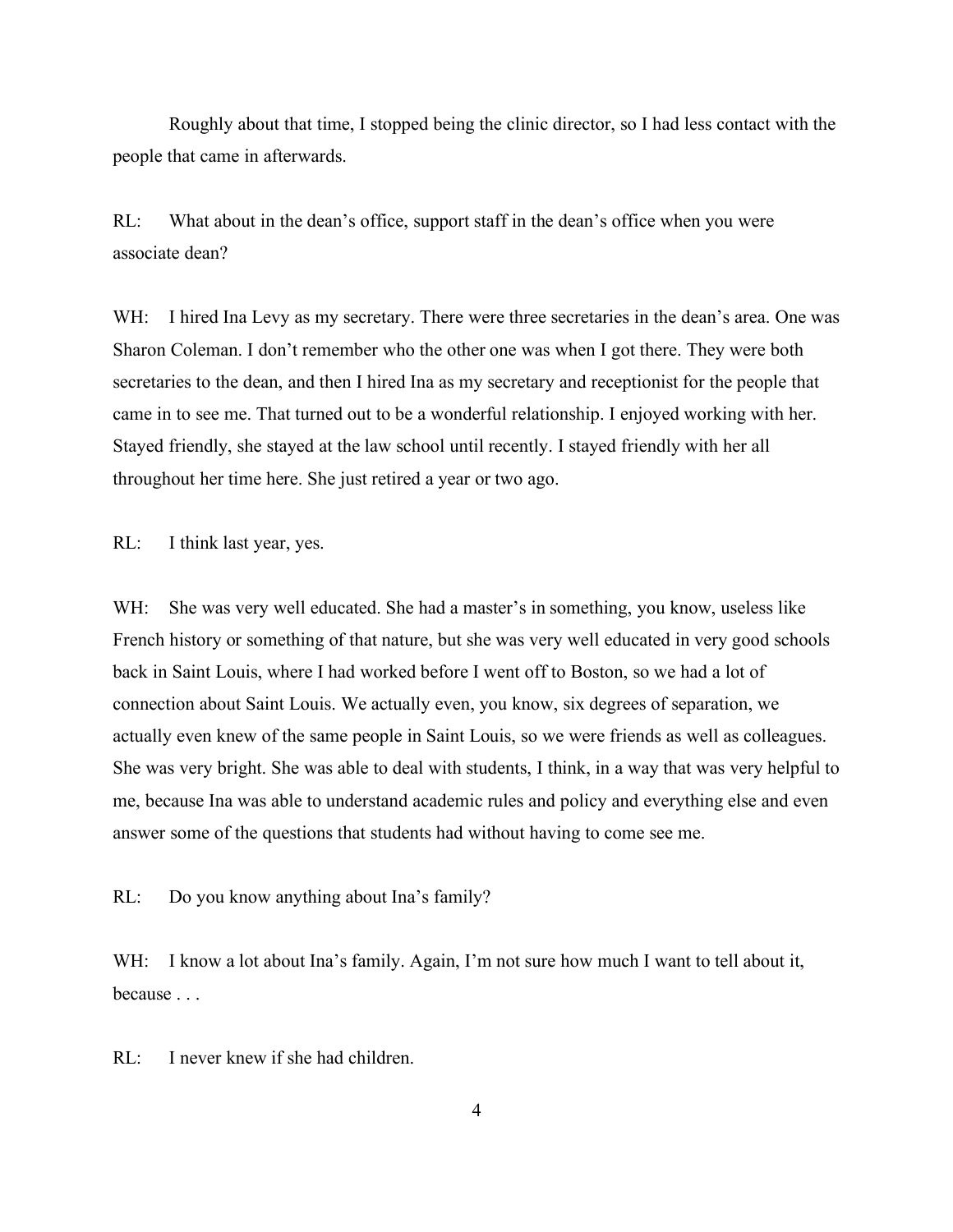WH: She had children. She has two sons, I think, maybe three. I met two of her sons. To make a long story short, there were lots of tragedies with her children. That's why I don't necessarily think she would want this put down on tape for the future, but there were lots of tragedies, very sad things that happened that she and I would talk about, so on and so forth.

RL: She was your secretary during the whole time that you were associate dean?

WH: Yes. Then when I stopped being associate dean, I'm not sure whether she stayed on in that office or not, but she was no longer assigned to me. She was not my secretary again for the remainder of her stay here.

RL: Who else have you worked with in that capacity?

WH: Oh, my goodness!

RL: Probably lots of people.

WH: Yeah, lots of people. I'm trying to think back as to who. You know, we have a lot of temporary people here. In my current office situation, there's two secretaries that act as sort of receptionist/secretaries, and they're outside a suite of offices for faculty, so one of those two was always assigned to me, and the other would be assigned to somebody else. We've just had a variety of people. I never really had very many long-termers, not like Ina or Lucille, so on and so forth.

There's one woman I do remember because she was so much fun, and she was extraordinarily competent, although I don't remember her last name. Her name was Shelley, and she was from Minnesota and was a very fun person. She loved all holidays, including Halloween. She would decorate everything out there with all kinds of Halloween decorations and, you know, things that when you walked by them, they laughed at you, this, that and the other. Every holiday, she had something like that.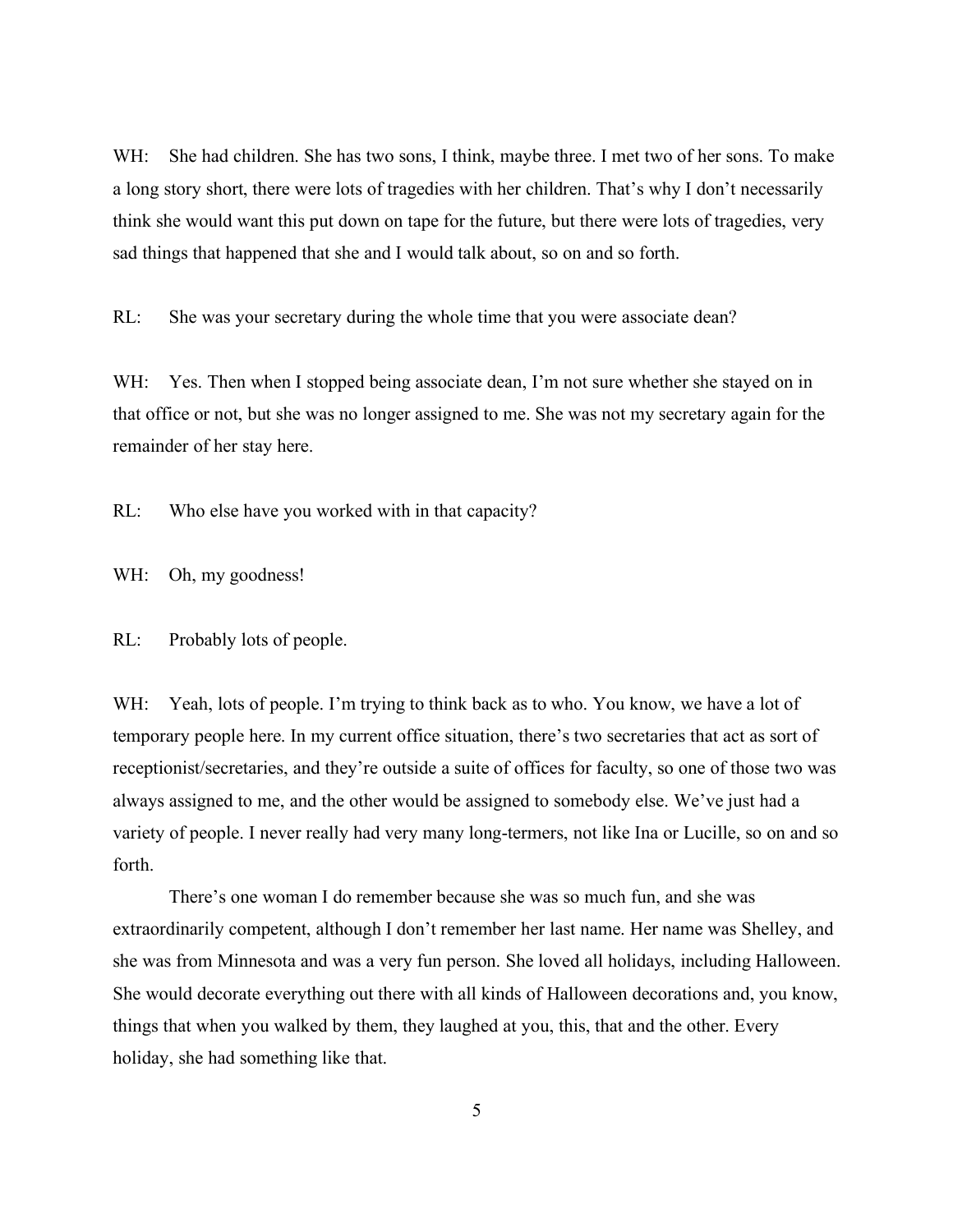She was also extraordinarily competent. She was a really, really good secretary. She did a lot of work for me. Once I started doing a lot of research and writing, and I wasn't doing my own typing back then nor my own word processing, she did a lot of that work for me, and her work was excellent. It was really good.

Perla was here, although not assigned to me, she was here at the same time, and they got along really well together. Then, when she left, there were a whole number again of sort of shortterm people, and then Roanne was assigned to me, and Roanne was assigned to me for, I don't know, several years now, although she's in the process of retiring now too.

What happened is that as time went on, I got more proficient with using the computer and word processing, and particularly because some of the temps we had weren't very good and weren't around very long, it was a matter of necessity to some degree, and then I really enjoyed having that ability, so for the most part, for the last ten years, I haven't really asked anybody to do typing for me or anything else. Hardly ever, put it that way.

RL: Have you always been, since you were a member of the non-clinical faculty, have you always been in this particular suite of offices that we're in now?

WH: Since when I stopped being associate dean. As associate dean, I moved on to the dean's office area, but when I stopped being associate dean, I came to this current office, and I've been here ever since.

RL: As associate dean, you were in the office that Ginny Shue now occupies?

WH: Yes.

RL: So the configuration of the offices hasn't changed that much?

WH: Hasn't really changed in the dean's area, no.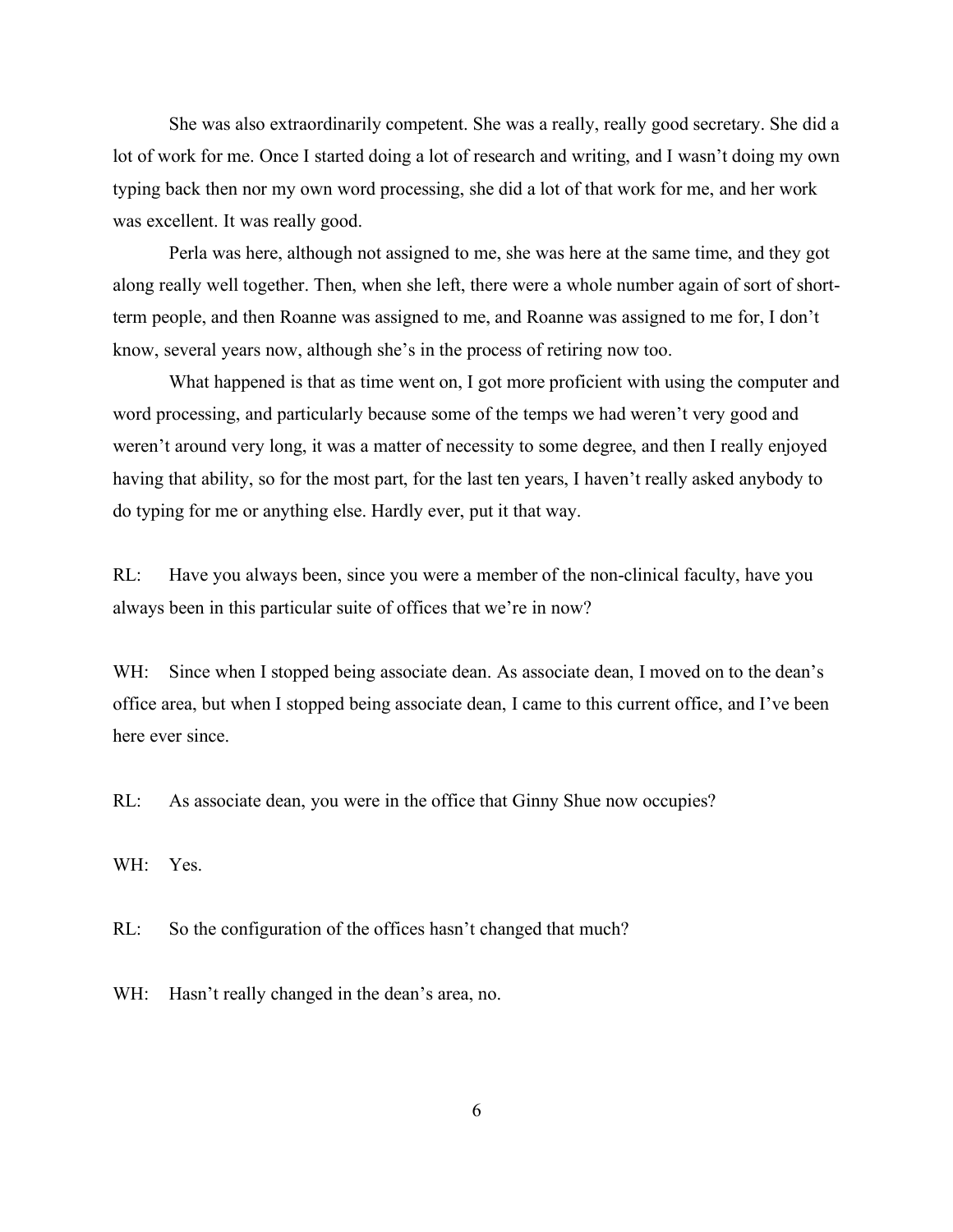RL: I don't know if you remember back again from the clinic days about what kind of library the clinic maintained.

WH: I do. We had our own clinic library that was officially the clinic library. It was just a couple of bookshelves in one of the rooms that the students would use as a workroom up in the clinic suite, up there. It contained a lot of the most basic statutes, for example, of the unannotated codes for California and a lot of the basic practical books, what referred to as the CEB books, Continuing Education of the Bar books, that are really very good practical how-to-do-it books, and it contained things like Witkin's. Witkin's is a multi-volume treatise that contains very basic review of the law.

You wouldn't use any of these things as your sole source of research, but for initial checking on legal principles or on statutes, so on and so forth, it was very handy. That was up in the clinic suite of offices and was updated and maintained on a regular basis.

RL: Was it updated by the clinic staff?

WH: It came out of the clinic budget, so it was updated by the clinic staff.

RL: And the Legal Research Center had nothing to do with the law library?

WH: But then, across the hall from where the clinic suite of offices is was something referred to as the faculty library, which I think I mentioned before, we used a lot because it had a lot of space in it, a lot of tables and stuff, we used it for work space for the students. It had quite a few bookshelves up there, quite a few stacks for shelves. It was a pretty complete law library that might be used by a practitioner. It had all the annotated California statutes. It had annotated U.S. Code, federal statutes. It had all the California reporters, that is to say the case law of California. It had at least the Supreme Court reporters for federal—no, I think it had all the federal reporters. It had a complete set of Federal 2d Reporter and Fed Supp. Reporters, as well as Supreme Court Reporter.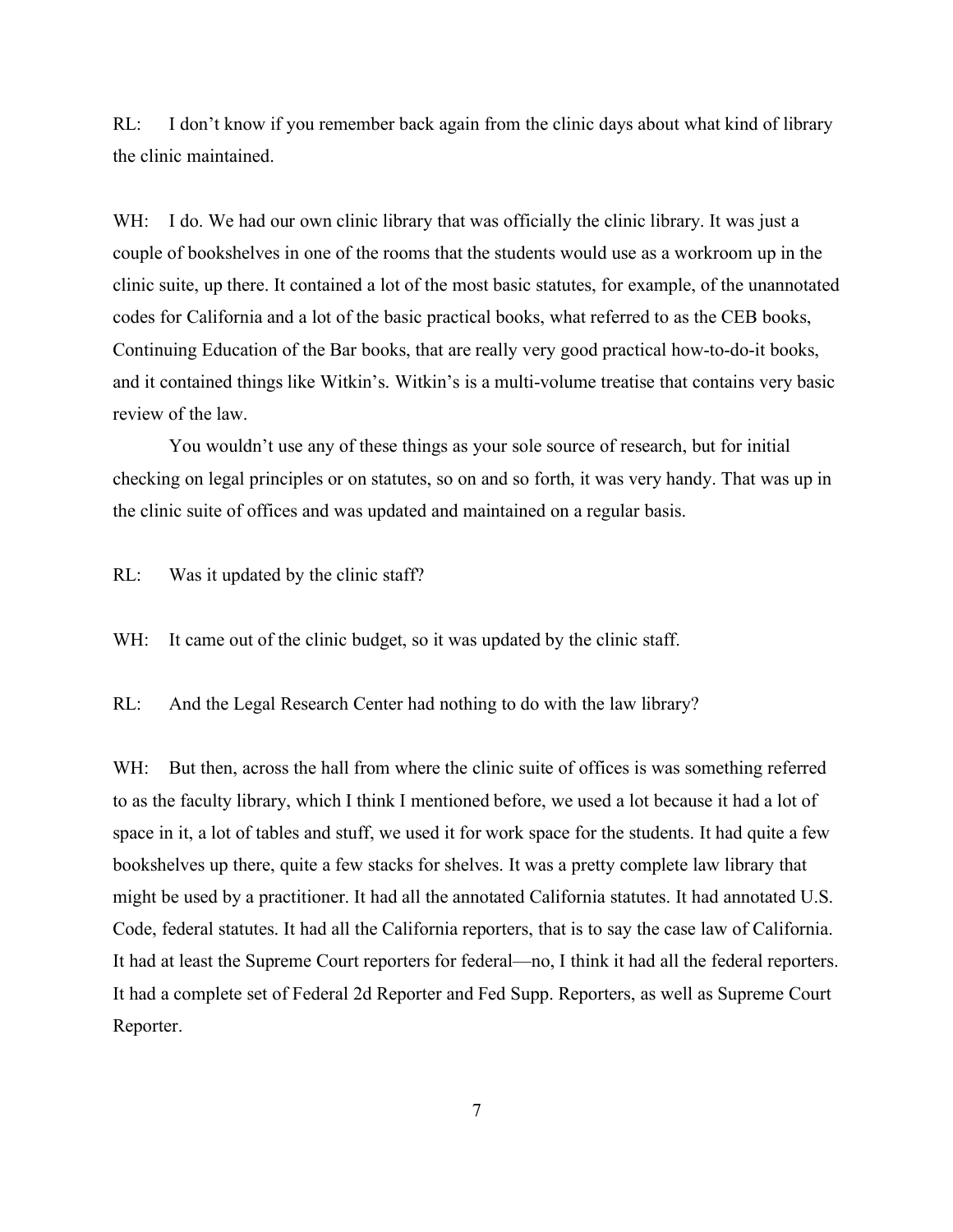The idea of it was that the faculty wouldn't have to walk across the parking lot to go to the Legal Research Center to do a lot of their research for their research and writing. They could do it here. In fact, some faculty did use it. I used it quite a bit after I stopped doing clinical stuff, but the biggest use was by clinic faculty and clinic students, because if they had to do more i9nvolved research than the rudimentary kind of research you could do in the "clinic library," they could go over to the faculty library and really find most of the things that they would need. That no longer exists, sadly, because those people at the legal Research Center are just mean to us!

RL: Okay! I thought it became a classroom [laughter], but what do I know?

WH: In reality, it was not a good allocation of resources, to be honest. There was no reason to duplicate all those things for the faculty to have actual volumes of books over here as well as over in the law library. That became particularly true when the faculty got access to Lexis and Westlaw. I you want to look up a case, you wouldn't even go to the faculty library. You just get online and look up a case, so in all seriousness, it was not a good allocation of resources after a while, but it was really missed, particularly by the clinic. It made it a lot easier to have that workspace and do legal research if you were a clinic student.

RL: Right, and you point out one of the issues here, which is that the law school and the law library are two separate buildings, which is rare among American law schools, as far as my visits indicate. They're usually much closer, so that does create an issue.

Do you remember who was the law librarian when you came?

WH: The law librarian was Joe Ciesielski, who just had been there a short time before I got here but continued on until his unexpected, untimely death, I think it was from encephalitis.

RL: Yes, that's right. Did you know him much?

WH: Yeah, I mean, I didn't know him well, but I did know him, sure.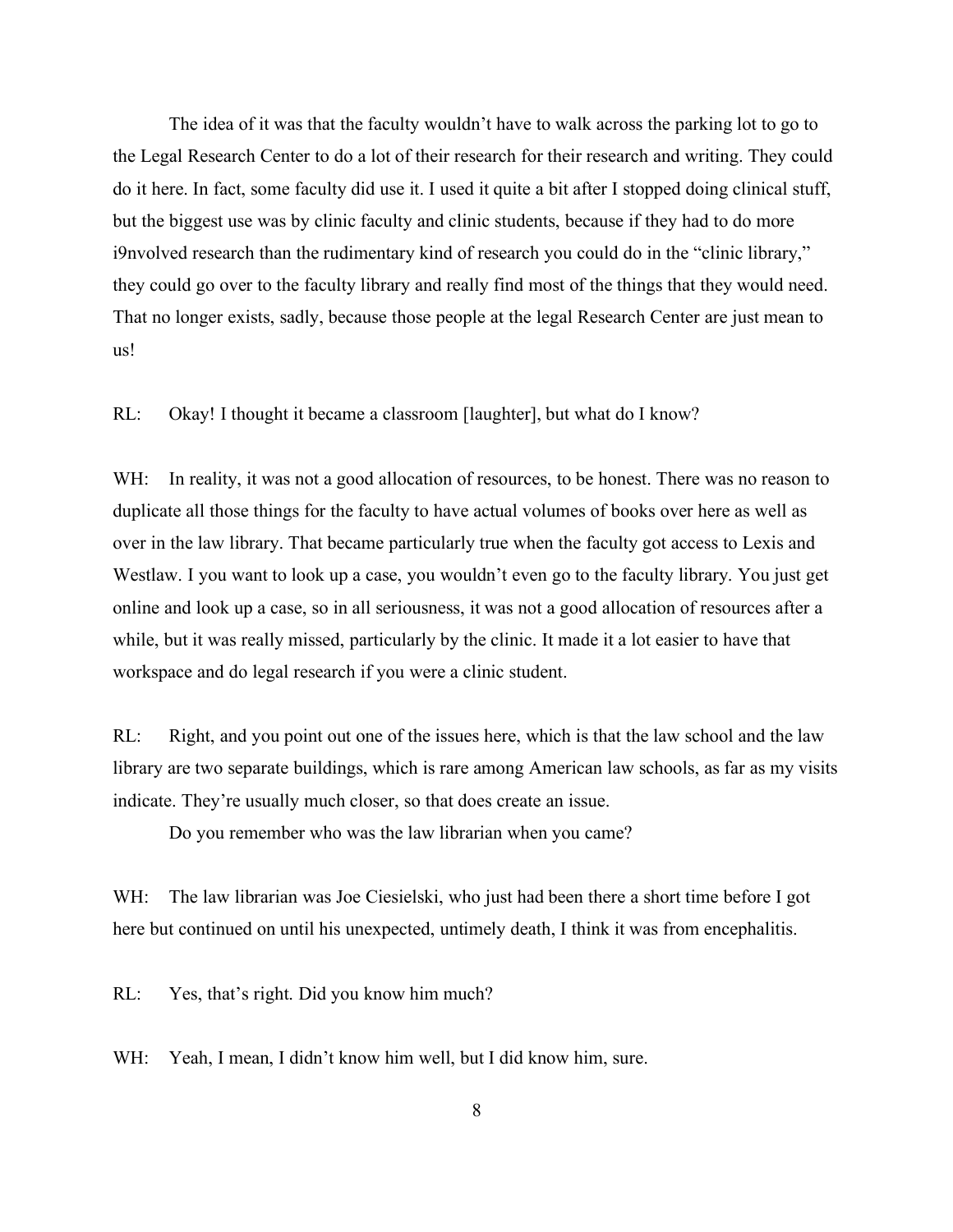RL: What type of person was he? I never got the opportunity to meet him.

WH: Oh, he was a very friendly person, very outgoing, very religious. He was involved with the Catholic church and actually was involved with their, what is it called, their canonical court system for the Catholic church. He sat as a, I guess, a judge, I'm not quite sure what you call it, in that system, deciding such things as whether annulments should be approved or not, or making recommendations, at least. I'm not quite sure how that system works. Just a nice, outgoing, friendly guy.

RL: We started to talk a little about the introduction of computers into your work life. I guess my first question is were there any computers in the clinic by the time you left? That would have been like '83, so that was the very early, *very early* time of Lexis and Westlaw.

WH: Yeah, I don't remember. I don't think there was. Certainly the faculty that was there at the time that left, '83, the clinic faculty, few of them had much interest in computers—well, with one exception, Terry Player. Terry Player was always interested in computers, and she may have had a computer and used it for various things, but I don't think anybody else did.

The secretaries did not have computers at that point. My recollection is they were still using electric typewriters, memory typewriters. I don't think they had switched over to computers yet. I could be wrong about that.

In 1983, I don't remember exactly when we were all introduced to computers, but in 1983, computers were not that easy to use. They weren't very user-friendly. Somehow, it may have been after I became associate dean, The dean had a deal with Kaypro, which was a local manufacturer of computers--I don't think it exists anymore, but I could be wrong about that—to let the school buy computers very expensively for use by the faculty. I guess the theory was they wanted to break into the market, they wanted students to see the faculty using them, this, that and the other, so a number of us got these Kaypro computers that were supposed to be portable. They were in a metal box. They were physically in a metal box, like a metal suitcase, so when you wanted the keyboard, you'd unclip one side of the box where the keyboard would start to fold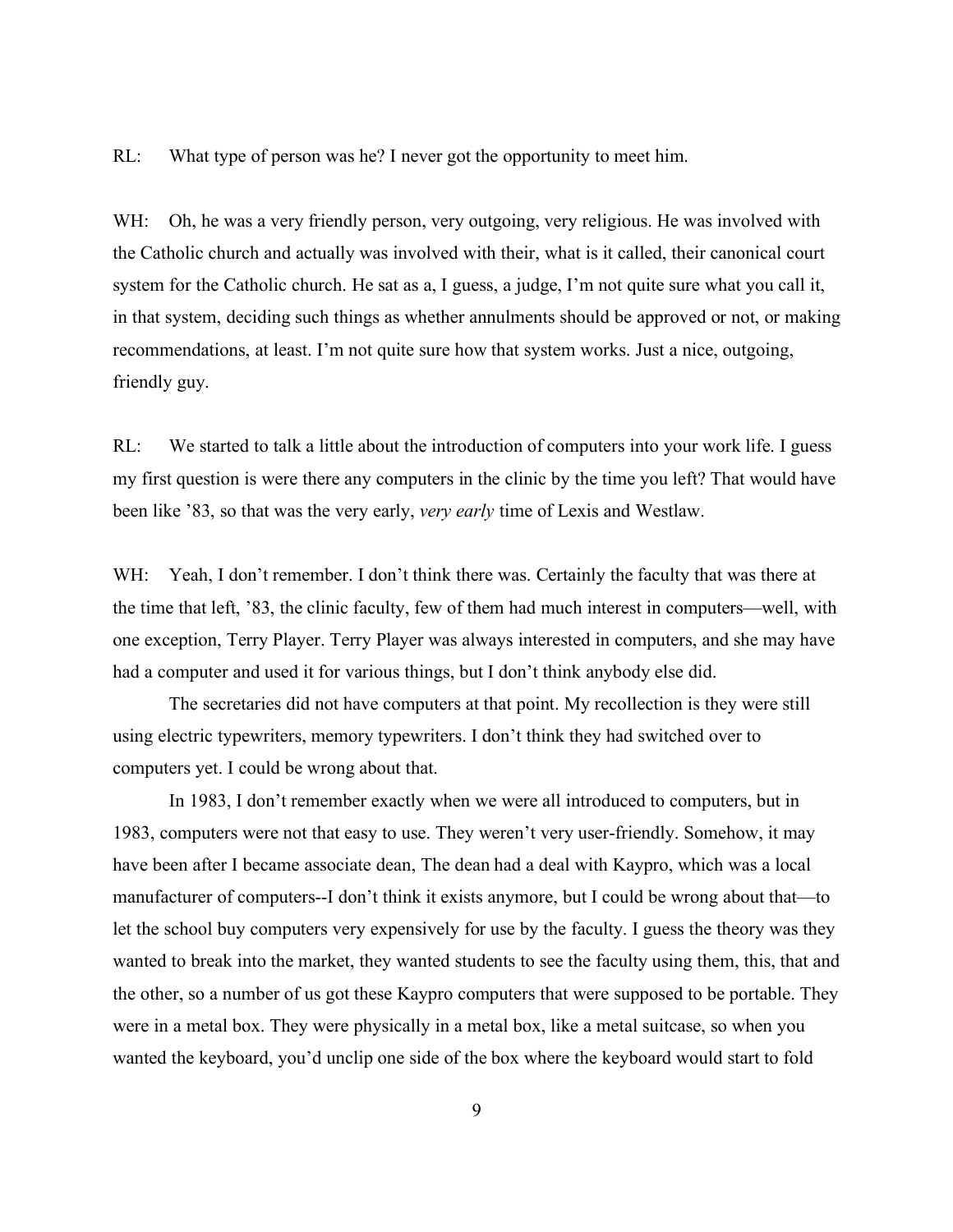down, and there was a screen there that was maybe five, six inches in diameter, so you couldn't see much in the way of lines on it.

The thing weighed a ton, an absolute ton, I don't know, thirty pounds, forty pounds. I don't know what it was. Like a suitcase, it had a handle on it, so it was supposed to be "portable." You could take it home if you wanted to, which of course, few people did, because it was so heavy to carry around.

The operating systems back then, or whatever it's called, were rudimentary. Windows didn't exist, and Apple was coming out, but Apple was a competing brand, so Kaypro used, I don't know, some kind of system that was just bizarre. It took you so long to figure out how to do things beyond just the basic typing that it was not worth it, so most people played rudimentary video games, which weren't even that much fun.

RL: They would have been mostly only useful for word processing.

WH: Word processing, yes.

RL: We hadn't really hopped onto the Internet yet.

WH: Right, exactly.

RL: Do you remember Lexis and Westlaw creeping into your life?

WH: Oh, yeah.

RL: How did that come about?

WH: That came about, actually I think, earlier than 1978. I was using Lexis, I think, in the mid-seventies. Certainly at Harvard they had Lexis. Lexis then was a stand-alone program. You had to go to a machine that was dedicated to Lexis or to Westlaw, not like today where you can call it up over the Internet, so you had to go to wherever there was a Lexis or Westlaw machine,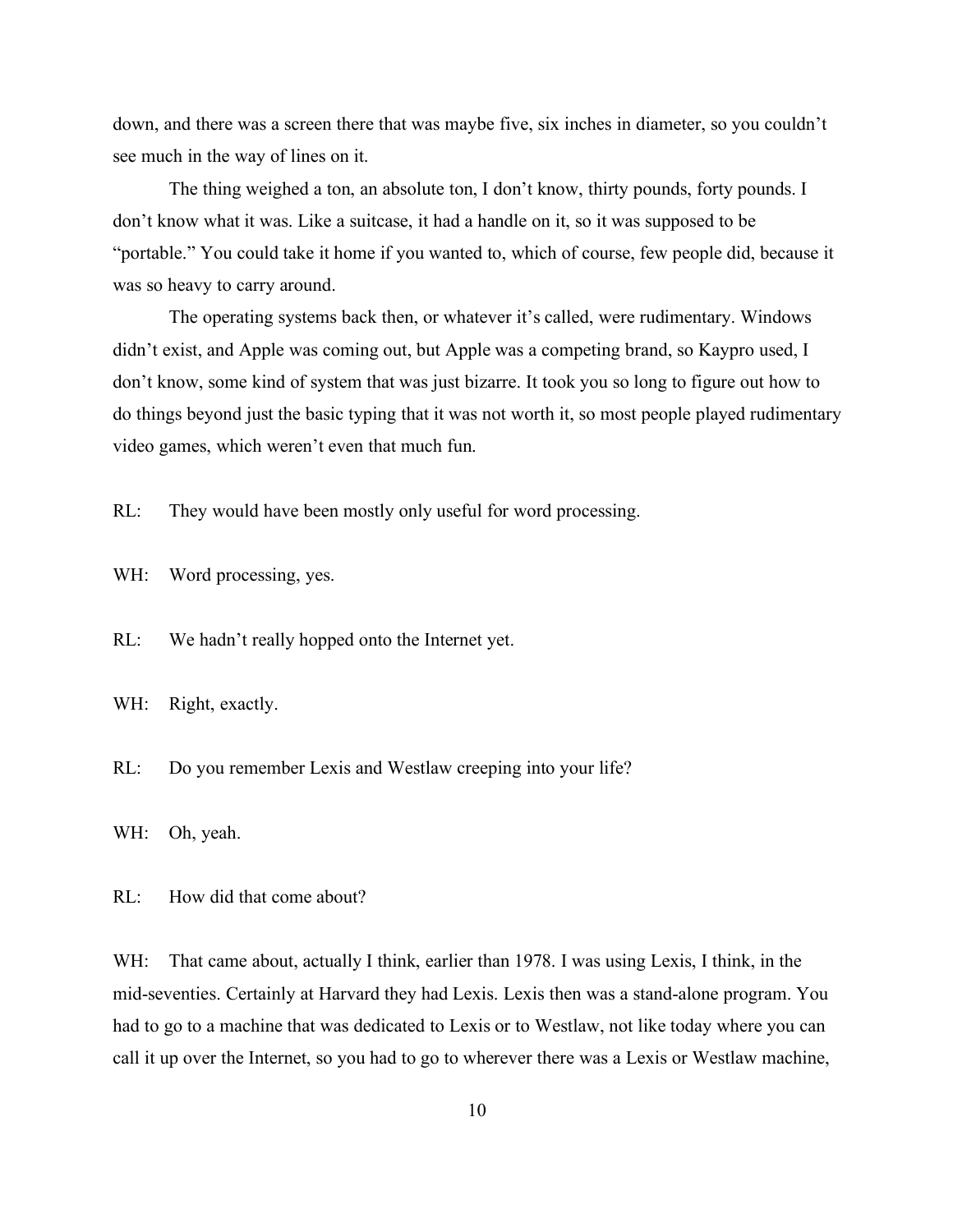and you had to get training on it, which I think is still true to some extent today, but the use of it was a little more complicated, it seemed like, than it is today.

It certainly was very foreign to anybody that had been raised on manual research. The kind of research method you used with Lexis and Westlaw was very, very different, very foreign, and we were all very suspicious about it, that it was going to miss things, that there were things out there that weren't being found because the system wouldn't work right or whatever else. It was definitely there; it was just that it was very expensive, and nobody had much access to it, or if you did want access, you had to sign up for it because there were a limited number of machines, so on and so forth. Yeah, that existed even in 1978 when I came here.

RL: Do you remember really switching over to trusting those systems and relying on them? You talked about now it's silly to go, you know, walk over to the LRC to get a case.

WH: I don't remember when, you know, it was a process of evolution. I think certainly it was not just a reliability factor, I think it was also the access factor. Certainly when you could use the Internet to access Lexis or Westlaw, you didn't have to walk over to some station where they had terminals, they called them, that made a huge difference, so you could just do it from your office.

Then, the more access you had, the more you could devise research techniques through either Westlaw or Lexis that made you feel comfortable about what result you were getting back. The combination of those two things changed it.

I still use, I still go to the library for some certain purposes when I want to read a case. I still prefer to read it in print from an actual book than read it off a screen or a printed version off a screen that's just a typed page, so to speak, but I don't do that hardly very often any more. I mean I'm much more willing to do it from here, from my office.

RL: When you were a clinician, were there professional organizations that clinicians tended to belong to, you know, sort of the AALS of clinicians or anything like that? How did clinicians interconnect with people from other institutions?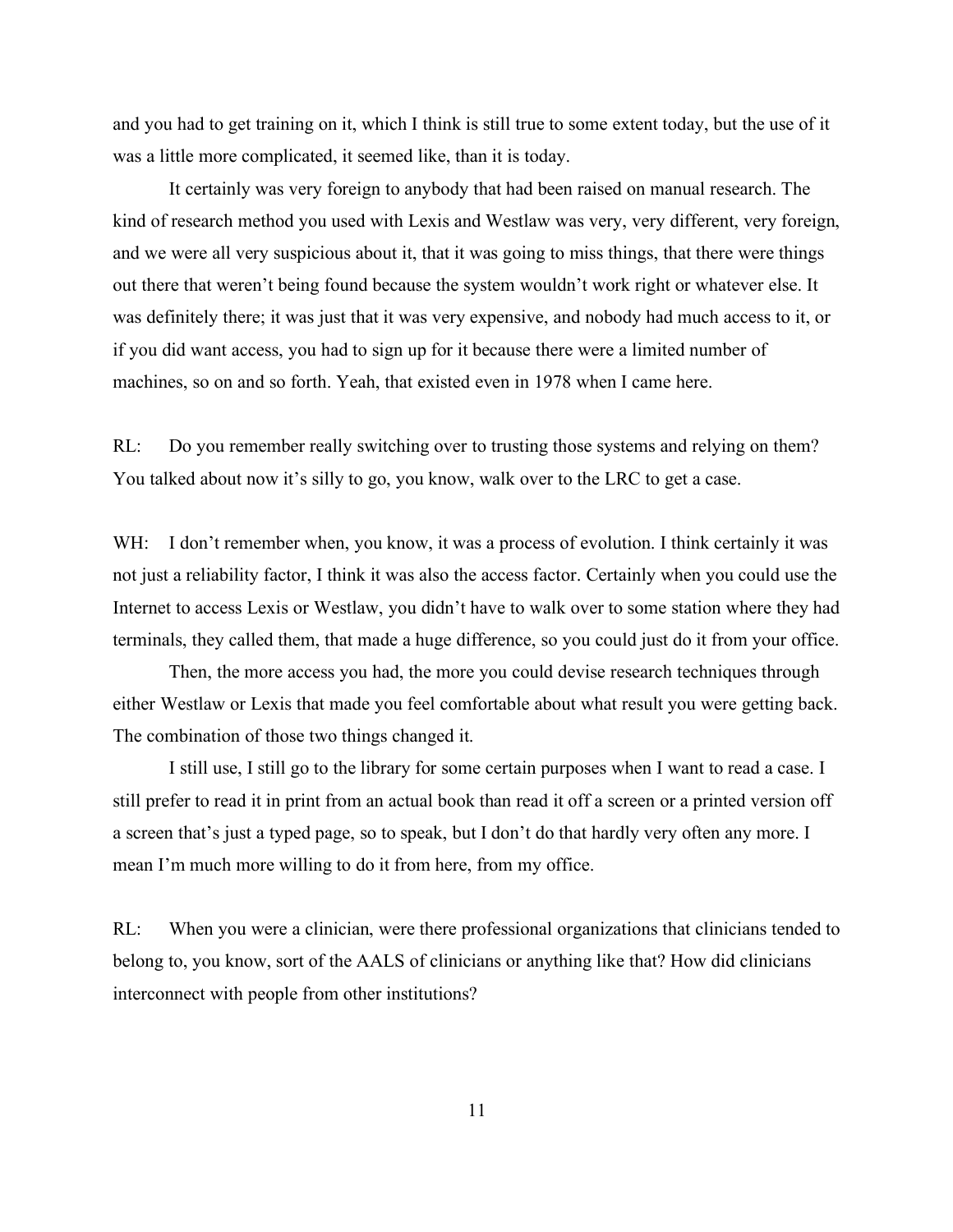WH: That's a good question. There was, and is now, a section of the double-A LS which is devoted to clinical education. It's the Clinical Education Section, and they have always been a very active section of the double-A LS. They have their own national conference once a year in addition to the annual conference that all professors go to.

Also, for a number of years, they may still do it now too, although I don't tend to see that so much, they had special conferences for clinical professors that would last for a week or two weeks, that were designed to help clinical instructors, teachers, learn more about how to improve their teaching and exchange ideas and so on and so forth. It was a very active section of the double-A LS, and many of us here at USD were very actively involved in that section when I first got here.

Two or three of us would go to these meetings, you know, the national meetings, make presentations. I was an instructor at one of the two-week meetings they had during the summer. Through that process, we really got to know a lot of other clinicians very, very well. It was a really nice network.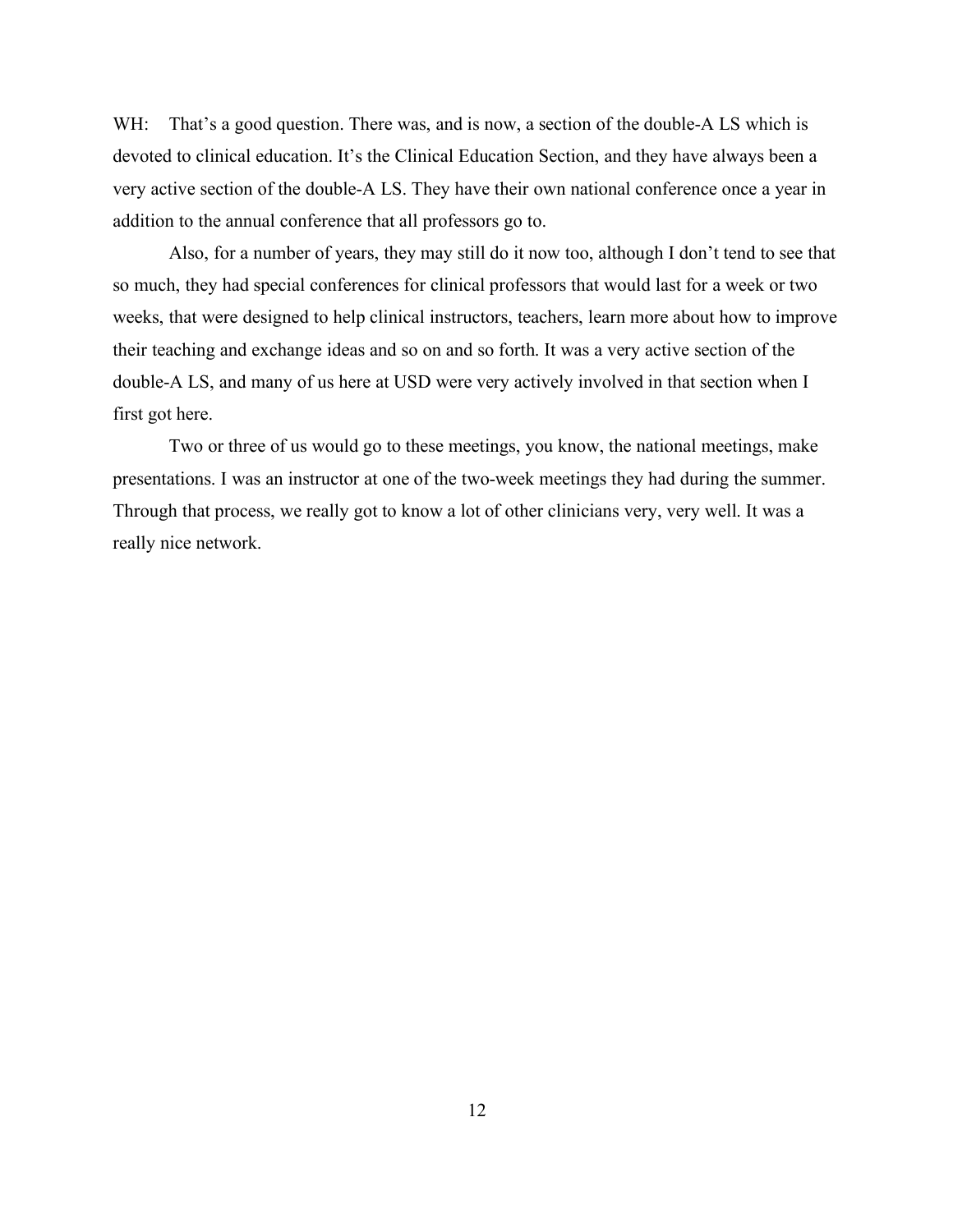

# CONVERSATIONS IN LEGAL EDUCATION:

ORAL HISTORIES OF THE FIRST HALF-CENTURY OF THE UNIVERSITY OF SAN DIEGO SCHOOL OF LAW

Narrator: Professor Walter Heiser Interviewer: Ruth Levor Recorder: Ruth Levor Date: April 18, 2006 Accession No.:OH-LRC-Heiser-4B TAPE 4B: SIDE a

j

RL: Are there people that you still know that you met in that way?

WH: Absolutely. What was particularly fun and interesting about these double-A LS conferences and meetings was that there were a whole bunch of people that had entered clinical education, clinical teaching, at about the same time, between nineteen seventy-, let's say seventy-six to nineteen eighty, that window of time, I think the vast bulk of clinicians got into the profession of teaching, doing clinical teaching, and many of these people still teach today, some still doing clinical work today. They were all about the same age group. We had common interests. A lot of us had very similar backgrounds in terms of practice beforehand, and because the conferences tended to go on, we happened to see the same people, and some of them went on for several days, we really got to know each other. I became very friendly with a number of people that I've kept in touch with, that I see, now this is what, thirty years later almost, I see and spend time with whenever I'm either at their school or at the double-A LS conference, whatever else. They're just a nice bunch of people.

RL: Anyone in particular come to mind?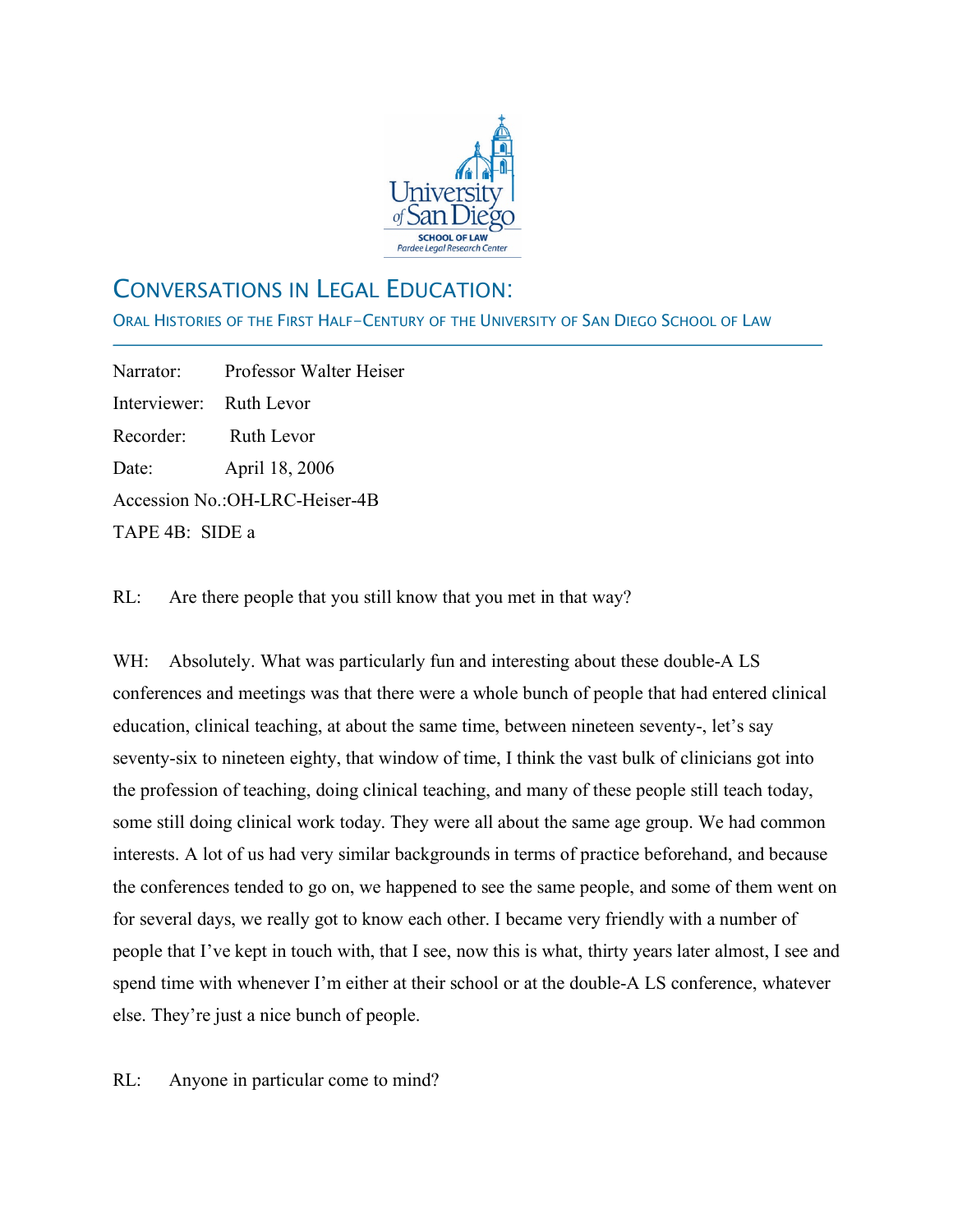WH: I guess the one that comes to mind first, there's two that come to mind first that were at the, clinical teachers at the University of Hawaii. One fellow is John Barkai, who's still on the faculty there. The other was Jim, I forgot Jim's last name, I think Compass was his last name, and we became friendly through these various conferences. The two of them were on sabbatical one year. I was teaching in London. They came through London, and we all went off to Ireland together, my first trip ever to Ireland, and traveled around Ireland for ten days or so, so we really got to be very friendly. I still see John Barkai at all the double-A LS conferences. He is still a clinician, but he became associate dean and has been associate dean at the University of Hawaii for the last several years, but I still see him a lot.

Golly, there's Jim Klein from Toledo, a delightful person who's actually visited out here as a visiting professor at USD. I see him there. Graham Strong who I originally met at one of these clinical conferences and then lost track with him for a while, and then he had showed up here as a visitor several years later and was a visitor for several years in a row here, teaching evidence and other things. Roy Stuckey from South Carolina, just a whole bunch of them.

RL: You talk about these people coming in in the late seventies, early eighties. What do you see happening now in terms of clinical education, and of course, you're not doing that now, but do you think that there are younger, newer members of the profession that are seeking out that path?

WH: I'm sure there are, and when I still go to the clinical section meetings at the annual double-A LS conference, and I do see not only new faces but younger faces, so I assume that there are some new people coming, but not as many. I think the people that came on around the time that I did that were actively involved in the double-A LS, most of them got tenure one way or the other at their institutions, and some of them moved out of clinical teaching, but some stayed in clinical teaching, but one they got tenure, there was not as much turnover. My impression is that there just hasn't been as much hiring of full time clinicians in the past twenty years as there was before. Like I say, you don't see as many of the new faces.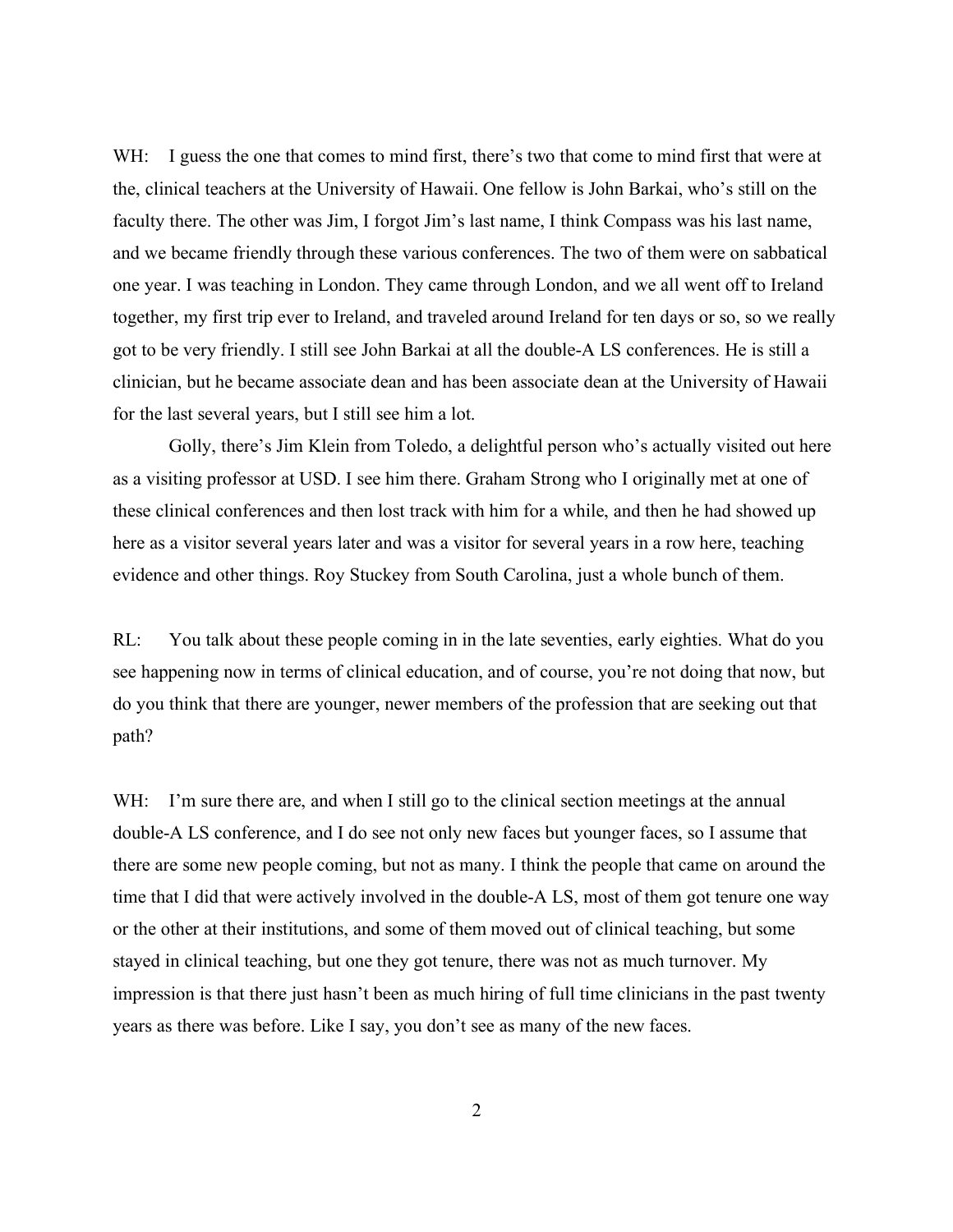I still see even people I didn't know well from years ago, I still see their names turning up as the speakers on most of the clinical sessions at the double-A LS conference. The same people tend to do it.

RL: I ask your colleagues during these interviews a general question about what advice they'd give to a beginning law professor, and you know, there are certain themes that recur, such as publishing and that kind of thing, so I'm going to change the question for you and ask you what advice you'd give to a beginning clinical professor if there are any.

WH: Depending on if they're full time and they're on tenure track, they're probably going to have to do some scholarship. That's the trend that's developed throughout legal education in the last fifteen, twenty years, so there might be advice that you'd give them about that just as you'd give to any new faculty member who's not a clinical clinician.

But in terms of the things that are more unique to clinicians about the courses they would teach, their interaction with the students, I guess the advice I would give them is more in the nature of getting a firm background as to what you're doing before you go about to do it. There's currently a lot of good material written in books about clinical education that could give you some good theoretical background into doing it.

Here's the advice I would give to new faculty is make sure you have some goal, some educational goal, for your classes and for your students beyond, you know this kind of reflects my belief I guess too beyond just the exposing of the students to practical skills or to clients or whatever else. Make sure you have in mind some goals and have thought about how you're going to achieve those goals, whether it's through simulation or whether it's through actual client clinics.

It's too easy for clinicians in particular, you get swamped, very time-consuming, laborintensive kind of teaching, to get swamped with the day-to-day aspects of either supervising students or putting together a simulation course and executing it properly, so on and so forth. It's easy to get swamped with that and to lose track of the broader picture, that is to say, what is it that you want the students to have learned at the end of the semester or the end of the year? To